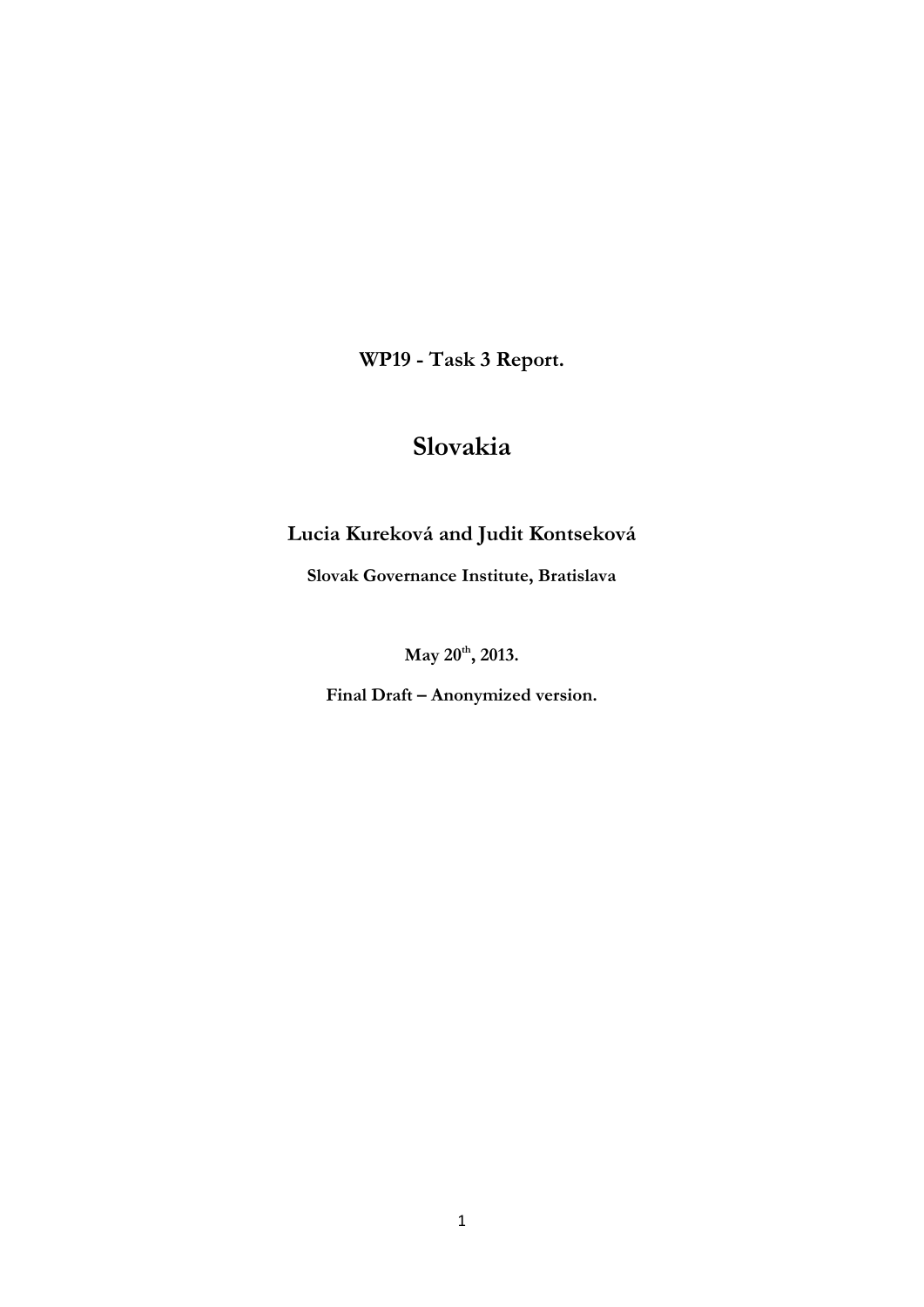# **Table of Contents**

| I.                |                                                                                          | $\overline{\mathbf{3}}$ |  |  |  |  |
|-------------------|------------------------------------------------------------------------------------------|-------------------------|--|--|--|--|
| II.               |                                                                                          |                         |  |  |  |  |
|                   |                                                                                          |                         |  |  |  |  |
|                   |                                                                                          |                         |  |  |  |  |
|                   |                                                                                          | 9                       |  |  |  |  |
| III.              |                                                                                          |                         |  |  |  |  |
|                   |                                                                                          |                         |  |  |  |  |
|                   |                                                                                          |                         |  |  |  |  |
|                   |                                                                                          |                         |  |  |  |  |
| IV.               |                                                                                          |                         |  |  |  |  |
|                   | Small municipal works and other employment creation measures ________________________ 14 |                         |  |  |  |  |
|                   |                                                                                          | 17                      |  |  |  |  |
|                   |                                                                                          |                         |  |  |  |  |
|                   |                                                                                          |                         |  |  |  |  |
|                   |                                                                                          |                         |  |  |  |  |
|                   |                                                                                          |                         |  |  |  |  |
|                   |                                                                                          | 21                      |  |  |  |  |
|                   |                                                                                          |                         |  |  |  |  |
|                   |                                                                                          |                         |  |  |  |  |
|                   |                                                                                          |                         |  |  |  |  |
| V.                |                                                                                          |                         |  |  |  |  |
|                   |                                                                                          |                         |  |  |  |  |
| <b>References</b> |                                                                                          |                         |  |  |  |  |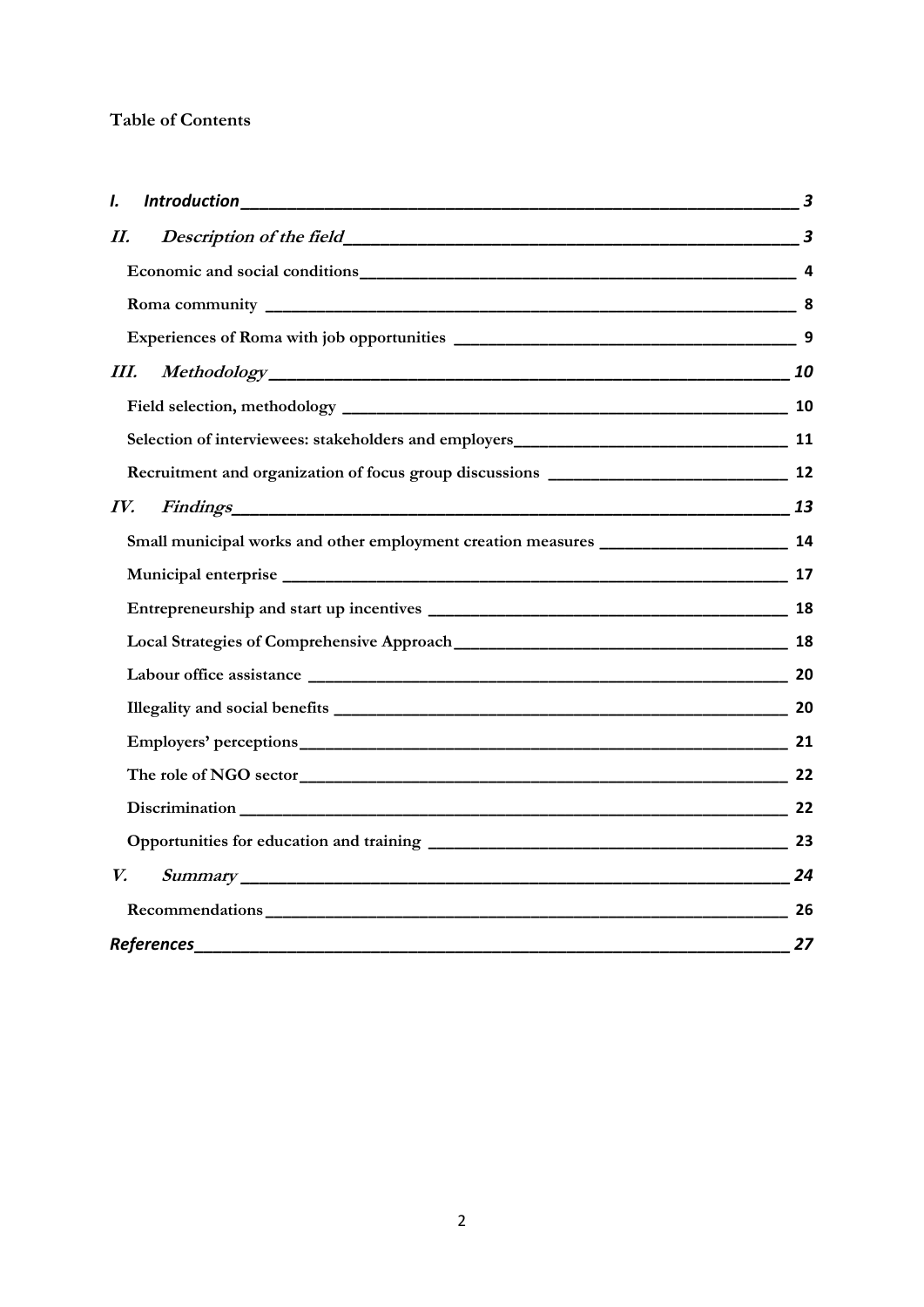# **I. Introduction**

<span id="page-2-0"></span>This report summarizes field work research conducted in March 2013 in a district located in the southern part of Banská Bystrica region (Banskobystricky kraj), selecting three cites: the district main city and two smaller villages. For anonymity purposes, which we guaranteed to interviewed individuals, we will use codes for the municipalities, referring to the **district in general as P**, to **the district main city as C1** and to the **two villages as V1 and V2**.

The main aim of our research, conducted in the framework of NEUJOBS FP7 project (WP19), was to learn about practices, experiences and perceptions of employment policies and their targeting on Roma in Slovakia. The field work was constructed in a way to gain opinions and experiences of a varied range of actors and included meetings and interviews with the local labour office, mayors, local employers and Roma participating in different measures. The research aimed to understand how employment policies and other measures or programmes targeting Roma in a more complex way are implemented in a given economic and social context and attempted to highlight positive and negative practices in implementation.

Section 2 describes characteristics of the field, including living conditions and employment opportunities of Roma. Section 3 presents case selection procedure and methodology. Section 4 documents findings about implementation of different types of policies and highlights views and experiences from different perspectives. The last section summarizes the findings, synthesizes the evidence and offers a set of recommendations which stem from the field research.

# <span id="page-2-1"></span>**II. Description of the field**

The field research was conducted in district P, and specifically in the C1 and two villages within the district: V1 and V2. P is located in the middle of Banská Bystrica region and consists of 22 municipalities: 21 villages and the city of C1 (Figure 1).

**Figure 1: Map of districts in Banska Bystrica region with main infrastructural connections**

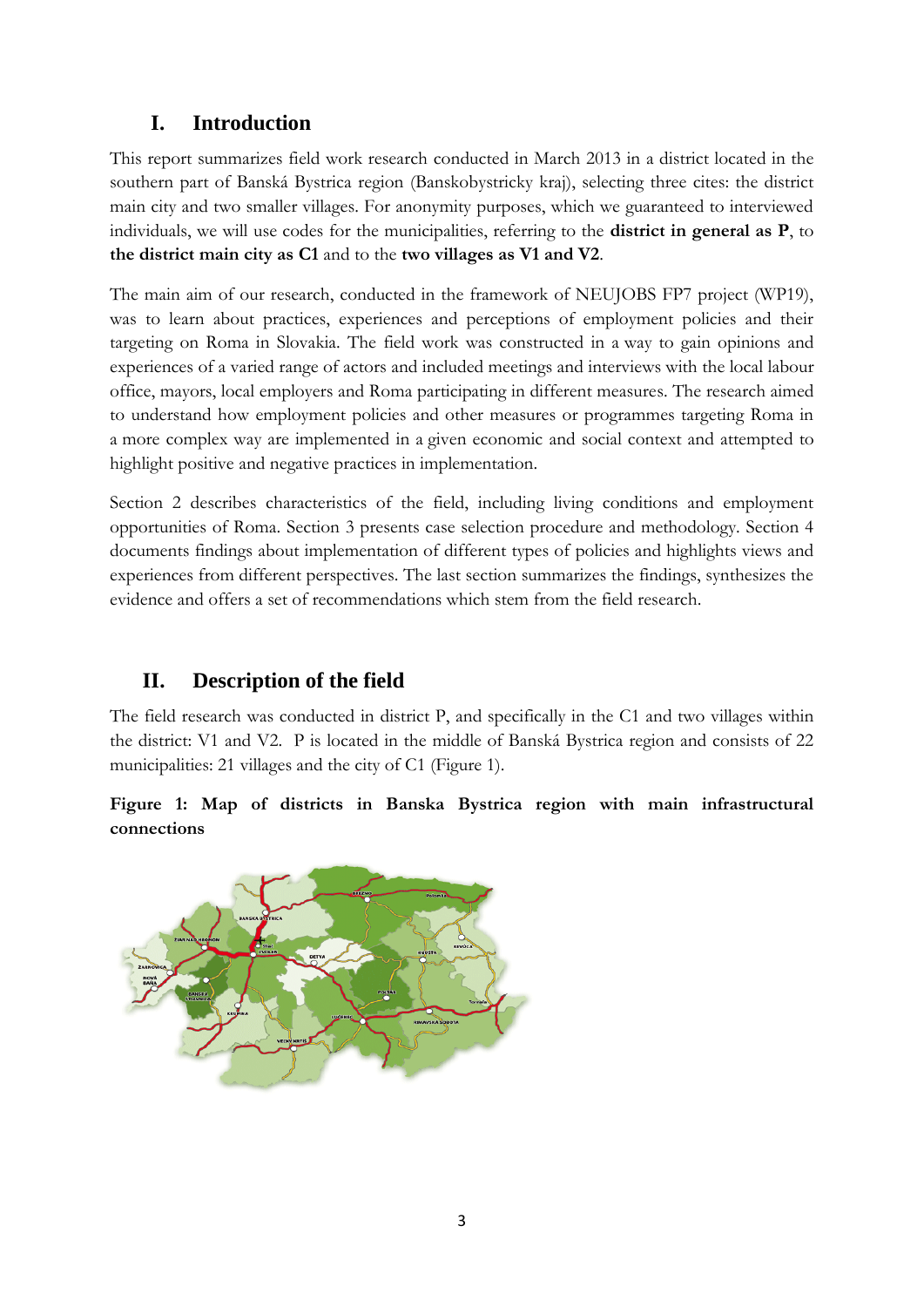<span id="page-3-0"></span>P is one of the smallest districts in Slovakia in terms of population size with about 25 000 inhabitants. According to the 2004 Atlas of Roma Communities<sup>1</sup>, 11 of its municipalities have Roma population residing in them. The district is surrounded by and economically interacts with two larger districts in which a significant share of Hungarian-speaking minority resides. From this perspective, P has been exposed to multi-ethnic and multi-lingual environment.

### **Economic and social conditions**

High unemployment is the key problem of P today. The unemployment rate has in the past decade followed general trends in the Slovak economy and in Banská Bystrica region (Figure 2), but at a much higher level. In January 2013, the unemployment rate of P stood at 28.6% and was the third highest in the region. Large variation exists in economic conditions in the Banská Bystrica region with better economic performance in the northern district and worse outcomes in districts located closer to the Hungarian border. Poor infrastructure in the south contributes to these differences as highway connects the northern towns and seems to contribute to better prosperity. Unemployment is more spread among people with low education levels, youth and people above the age of 50. High unemployment rate is projected into poverty and dependence on benefit in material need. According to the interviews, it is not only Roma who receive income support, but also a share of majority population.



**Figure 2: Economic performance of P**

*Source*: Statistical Office of the Slovak Republic and COLSAF.

1

<sup>&</sup>lt;sup>1</sup> The 2004 Atlas of Roma Communities is the most comprehensive source about conditions of living and density of Roma population across Slovakia. Data was collected in 2004 and is recognized as a reliable source of information for research purposes. An updated version is under preparation, but not yet available. For more details see: [http://www.minv.sk/?regiony\\_atlas](http://www.minv.sk/?regiony_atlas)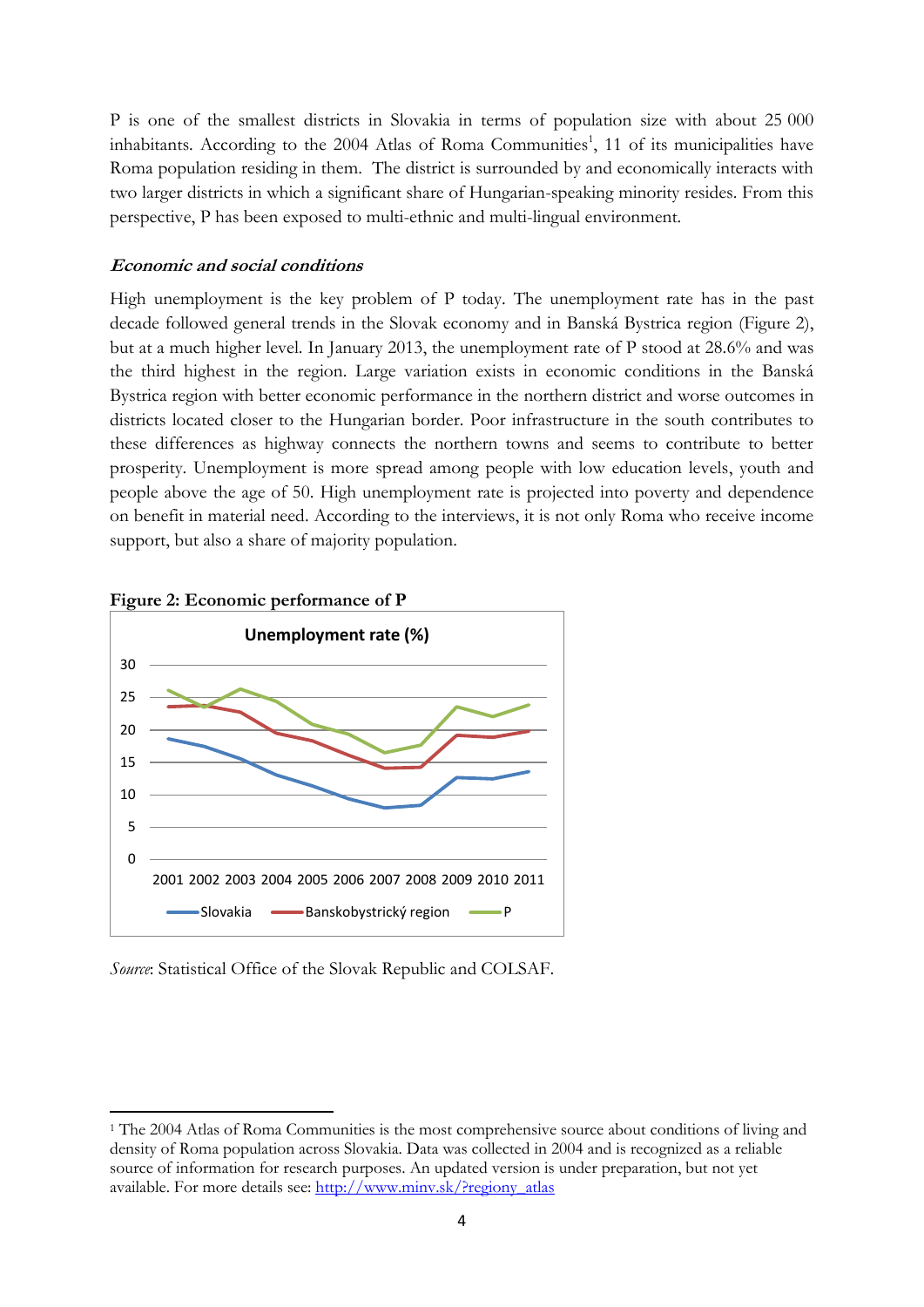The share of persons receiving benefit in material need is higher in the two villages than in C1. In V1 and V2V2, nearly each tenth inhabitant is a recipient of income support (Table 2). The numbers rose quite markedly between January 2012 and December 2012 from 57 to 93 in V1, from 219 to 270 in V2 and from 264 to 385 in C1. This could be the outcome of the closure of a strategic employer in glass processing sector towards the end of 2011 and of several other smaller employers in the region. According to OLSAF data we received during the field work, 707 activation allowances were given in P in February 2013, out of which 37 were paid to long-term unemployed who began working.<sup>2</sup> Out of this number, for 152 activated persons was the contract based/funded by the labour office, the remaining were organized on the basis of municipality contract. Protection allowance – typically paid to long-term sick or to persons on sick-leave – was given to 335 people in the district. This together compares to about 4% of district's population.

C1 and the surrounding villages have a strong tradition of mining and industrial production, especially in the field of glass processing and glass production. A glass production factory with a long history and several branches in the surrounding smaller villages – used to be a key employer in the region. In late 2011, it has been closed down, laying off about 400 workers, and currently is out of operation. In the past its workforce consisted of persons with all levels of education, including low education levels, as skill needs of this sector are quite specific and require on-thejob training and manual skills. The firm was late in paying wages to its employees, which has contributed to the growth of indebtedness problem. This has had implications on the solvency of citizens and until today is felt by a relatively high number of executions in the city and surrounding villages.

Public sector is the main district and city employer (schools, public administration). Business environment is not prospering and the number of people employed in private sector has declined. The remaining work opportunities are spread across a range of sectors which offer opportunities to skilled and unskilled labour. A few small businesses operate in service sector (hairdressers, cosmeticians, retail). In addition to this, there are agricultural cooperatives and several wood processing companies, all characterized by seasonal peaks in demand in labour. A number of the glass production factory former employees started self-employment licences in glass processing or glass decorating. The most successful developed into medium-sized company specialized in hand-made glass decoration for export which currently employs around 100 people, including several Roma. Due to the availability of land and forestry, region is considered agricultural, but our interviews revealed that the agri-business has been struggling quite considerably and has also shed much labour over the past few years. Northern villages of the district (e.g. V2) have developed tourism sector.

Both commuting and migration for work have been widely spread in P and represent a key survival strategy. Unemployed non-Roma females migrate be-weekly mainly to Austria, while males migrate mainly to the Czech Republic to work in construction sector or perform other manual tasks. This was confirmed to be the case also for Roma men who participated in the focus group. Illegal work takes place as well, and has different forms. OLSAF director mentioned

1

<sup>2</sup> Activation allowance is 63.07 euro per month. Most people receive it for participating in small municipal works (activation works) as a top-up to benefit in material need which is the main income support scheme. For more details see Kurekova and Konstekova 2013 and World Bank 2012.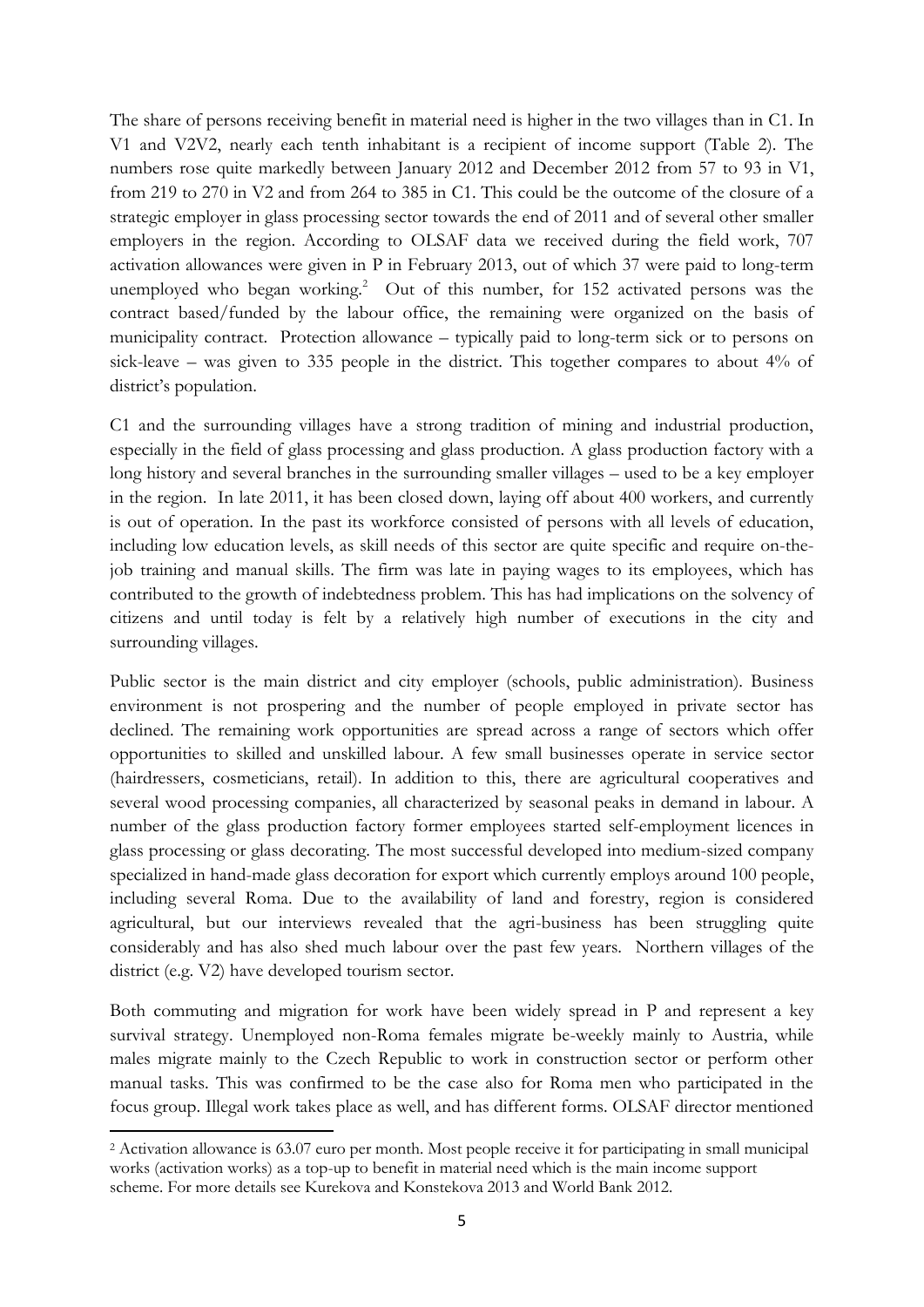cases when people who are registered with the labour office would go and work abroad and return once a month to fulfil former registration criterion. The other form of semi-legality is employment through 'work agreement' (Dohoda o vykonaní práce) whereby on a paper a certain number of work hours and payment is agreed, but higher amount is paid unofficially (and is then untaxed).<sup>3</sup> Opportunities to earn on the 'side' were confirmed also by Roma whom we interviewed. Legislative changes effective since January 2013, which have led to less favourable conditions of employment on the basis of 'work agreements', have created uncertainty in the Roma community. The expectation is that this is likely to result in higher shares of illegal work.

We found a relatively vivid social fabric of civic sector organizations with many varied initiatives in the town and surrounding villages, and good and productive cooperation between the mayors in the region. We found peaceful inter-ethnic relations and references to good interactions between majority population and Roma population. Especially in C1 Roma were referred to as 'good' Roma who had worked hard in the past, and there were no references to petty crime by Roma in the town. The (assistant) field social workers in C1 were ethnic Roma women, and their office was co-located with other municipal offices in the town hall building. In V1 three Roma were elected into the municipal council. We nevertheless encountered complaints that the municipality has been unwilling to support Roma focused projects, and the relations appeared tenser. The third municipality which we visited – V2 – was very successful in getting EU structural funds and had surplus municipal budget. The positive impact on the living conditions of Roma minority however was less evident. The village is characterized by the presence of a strong Roma cultural and political leader respected also beyond the village and serving as an intermediary and a community role-model.

1

<sup>3</sup> Work agreement – dohoda a vykonani prace – is a form of employment where employer asks employee for task-based work for a specific and limited amount of time per month/year. The number of hours per year is regulated, and there are no social security contributions paid on this income up to a certain level of income per month. This income was until the end of 2012 disregarded in the calculation of eligibility for benefit in material need.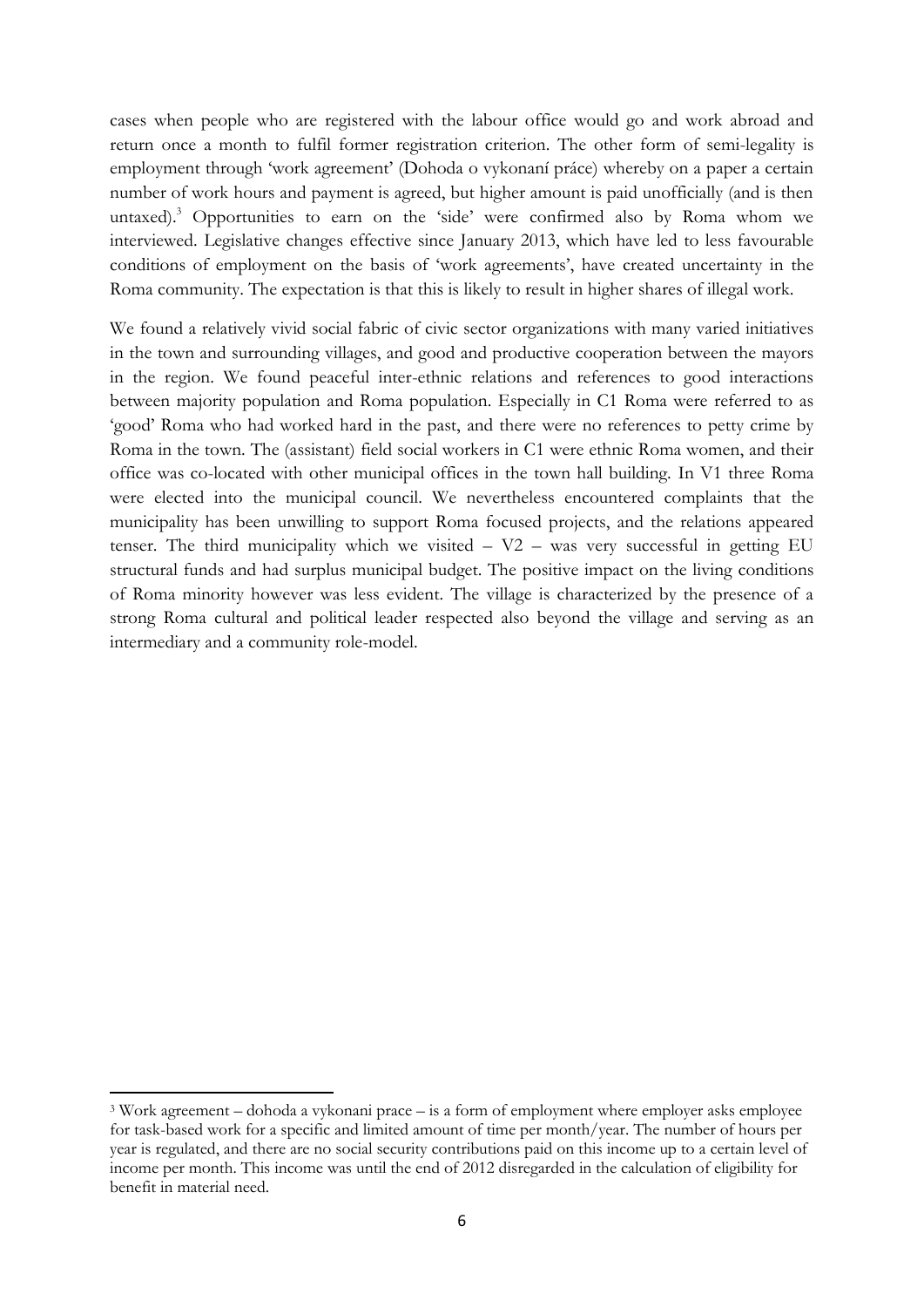**Table 1: District of P: Basic living infrastructure of majority population and Roma households in selected municipalities**

|                |                  | Infrastructure of Majority        |                  |                 | <b>Households in Roma settlements</b> |                 |                                       |       |                   | Inhabitants of Roma settlements |             |                  |                  |                      |
|----------------|------------------|-----------------------------------|------------------|-----------------|---------------------------------------|-----------------|---------------------------------------|-------|-------------------|---------------------------------|-------------|------------------|------------------|----------------------|
|                |                  | <b>Accessibility of utilities</b> |                  |                 | Share of<br>Total                     |                 | Share of households connected         |       |                   | Number                          |             | Share on         |                  |                      |
| Name           | town/<br>village | Water<br>supply                   | Sewage<br>system | Electricity Gas |                                       | number of legal | settlements settlements supply system |       | Water Sewage      | Gas                             | Electricity | In<br>settlement | Per one<br>house | total<br>inhabitants |
| V1             | village          | ves                               | no               | ves             | ves                                   | 20              | 100,0                                 | 100.0 | $\vert 0,0 \vert$ | 0,0                             | 100,0       | 193              | 10,0             | 20,8 <sup>4</sup>    |
| V <sub>2</sub> | village          | ves                               | partly           | ves             | ves                                   | <u>97</u>       | 100,0                                 | 100,0 | 10.3              | 40.2                            | 100,0       | -461             |                  | $14,8^5$             |
| C <sub>1</sub> | town             | ves                               | partly           | ves             | ves                                   | 130             | 100,0                                 | 100,0 | 96,2              | 60,8                            | 100,0       | 600              | 4,6              | 9,8 <sup>6</sup>     |

*Source*: Atlas of Roma Communities, 2004.

#### **Table 2: Description of localities**

1

|                | Number of   | Number<br>$of \vert$ | Number<br>$\alpha$ | Anti-flood   | Local Strategy of | Political                   | Municipal  | Field social | Community      | Active      |
|----------------|-------------|----------------------|--------------------|--------------|-------------------|-----------------------------|------------|--------------|----------------|-------------|
|                | inhabitants | <b>BMN</b>           | activation         | measures     | Comprehensive     | representation<br><b>of</b> | enterprise | workers      | centre         | Roma        |
|                | (12/2011)   | recipients           | workers            | (2011)       | Approach          | in<br>Roma<br>local         |            |              |                | <b>NGOs</b> |
|                |             | $(12/2012)$ *        |                    |              |                   | governance structures       |            |              |                |             |
|                | 983         | $93(9.4\%)$          | TBC.               | 20           | Yes               | Yes                         | $\rm No$   | None         | $\rm No$       | Yes         |
| V1             |             |                      |                    | (More than   |                   |                             |            | currently    |                |             |
|                |             |                      |                    | $50\%$ Roma) |                   |                             |            |              |                |             |
| V <sub>2</sub> | 3026        | $270(8.9\%)$         | 106                | 10           | Yes               | No, but local Roma          | Yes        | Yes,<br>but  | N <sub>0</sub> | Yes         |
|                |             |                      | coordinators,<br>4 |              |                   | Council as an advisory      |            | working as   |                |             |
|                |             |                      | none is Roma       |              |                   | body                        |            | mayor's      |                |             |
|                |             |                      |                    |              |                   |                             |            | secretary    |                |             |
|                | 5794        | 385 $(6.6\%)$        | 98                 | 10           | No                | but the mayor<br>No.        | Yes        | Yes.<br>also | $\rm No$       | Yes         |
|                |             |                      | (70%<br>are        | Six Roma, 4  |                   | pledged to have links       |            | Roma         |                |             |
| C1             |             |                      | Roma)              | non-Roma     |                   | and cooperation with        |            | Out of five, |                |             |
|                |             |                      |                    |              |                   | local Roma leader           |            | two<br>are   |                |             |
|                |             |                      |                    |              |                   |                             |            | Roma         |                |             |

*Source*: Authors, based on field work. *Notes*: (\*) - share on total population in parentheses

<sup>&</sup>lt;sup>4</sup> The mayor estimated the current share of Roma to be one third of the inhabitants, Local Strategy of Comprehensive Approach mentions 273 Roma/28%.

<sup>&</sup>lt;sup>5</sup> This number is similar to estimation given by the mayor during the interview.

<sup>6</sup> The mayor estimate is that 620 inhabitants of the town are Roma, which is about 12% of town's population.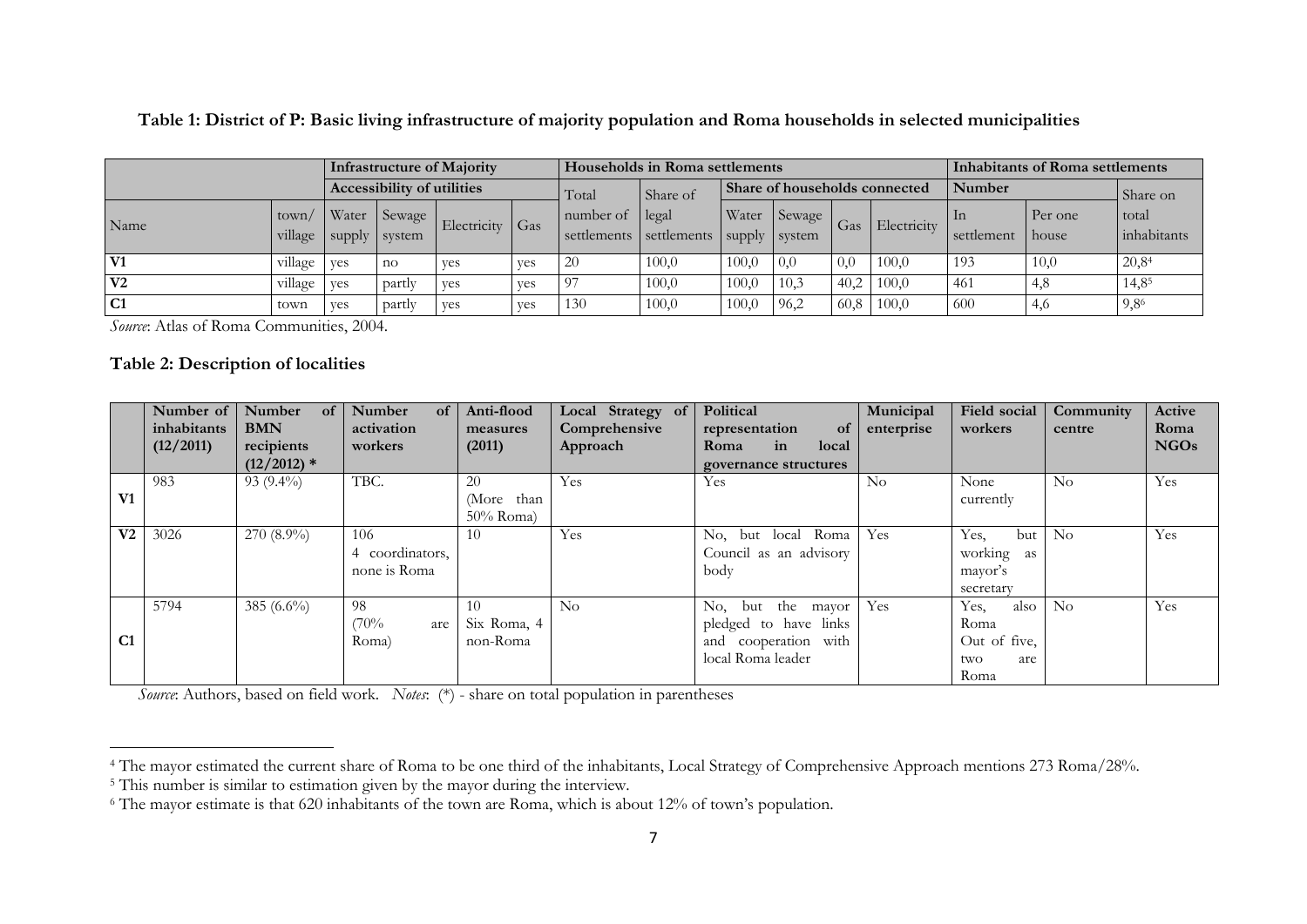#### <span id="page-7-0"></span>**Roma community**

1

The localities have significant number of Roma residing in them (Table 2). Approximately every fifth person in V1, every sixth in  $V2<sup>7</sup>$  and every tenth in C1 is Roma. In all three localities, Roma households were not segregated but integrated into the village/town, although Roma housing was typically concentrated in few areas in the given municipality (Table 1). In C1, Roma lived mainly in the buildings of block of apartments, in the villages they typically resided in houses. The housing situation in V1 was the most difficult as houses were overpopulated. This has led the local Roma community to demand construction of municipal housing, but the municipality council was unwilling to support the cause, which was the key issue of contentions in the village.

Most Roma have only primary education, though we met few Roma who had vocational license or took part in courses organized by the labour office in the past. Some Roma women were also currently enrolled in a degree study for leaving certificate (maturita) and a university degree, motivated by educational conditions required in order to work as field social workers or Roma assistants. None of the Roma we met at the time of the focus group organization had a formal employment (with the exception of Roma field social workers in C1), but in the past they had different employment experiences. Many Roma have been involved in small municipal works or other forms of public employment programs. Before the employment situation degraded to the current state, Roma travelled or migrated for work. Females typically commuted to nearby towns or cities to do mainly low-skilled or unskilled work, men had worked abroad, mainly in the Czech Republic but also in Germany or Italy, also doing low-skilled work (see Table 4 for more details). Their jobs were mainly low-skilled and manual. Work was often found and organized through temporary work agencies, much fewer opportunities seem to have been provided by labour office staff. Short-term contracts through 'work agreements' combined with illegal work have been frequent, especially in forestry work. During periods of no employment, especially in the winter, Roma rely mainly on income support, and combine this with participation in activation works. When possible, they take up seasonal opportunities for work, mostly by having 'work agreements'.

Job fluctuation is high, caused both by unstable contracts, but also low salaries. Poor wages in many cases do not provide incentives to commute due to high transportation costs and poor infrastructure connections which make commuting costly and difficult. Similar behavioural patterns were identified to exist also among non-Roma who faced long-term unemployment. Roma who started employment often stopped after few weeks as net income difference between benefits and low-wage employment is not motivating. In spite of this, most Roma we talked to during the focus groups took different employment opportunities in the past, doing mundane, and physically demanding, low-paid and unstable jobs. In many cases they accepted work far away from their families, if it brought at least some promise of improvement of their economic and social situation. Self-employment efforts were limited due to the lack of capital or fear of financial implications in case of failure to fulfil conditions when receiving self-employment contributions from public funds.

<sup>7</sup> According to the mayor in V2, about a fourth of Roma were immigrants from other cities north of the village who came in the past decade due to lower property prices in the village and good cultural environment.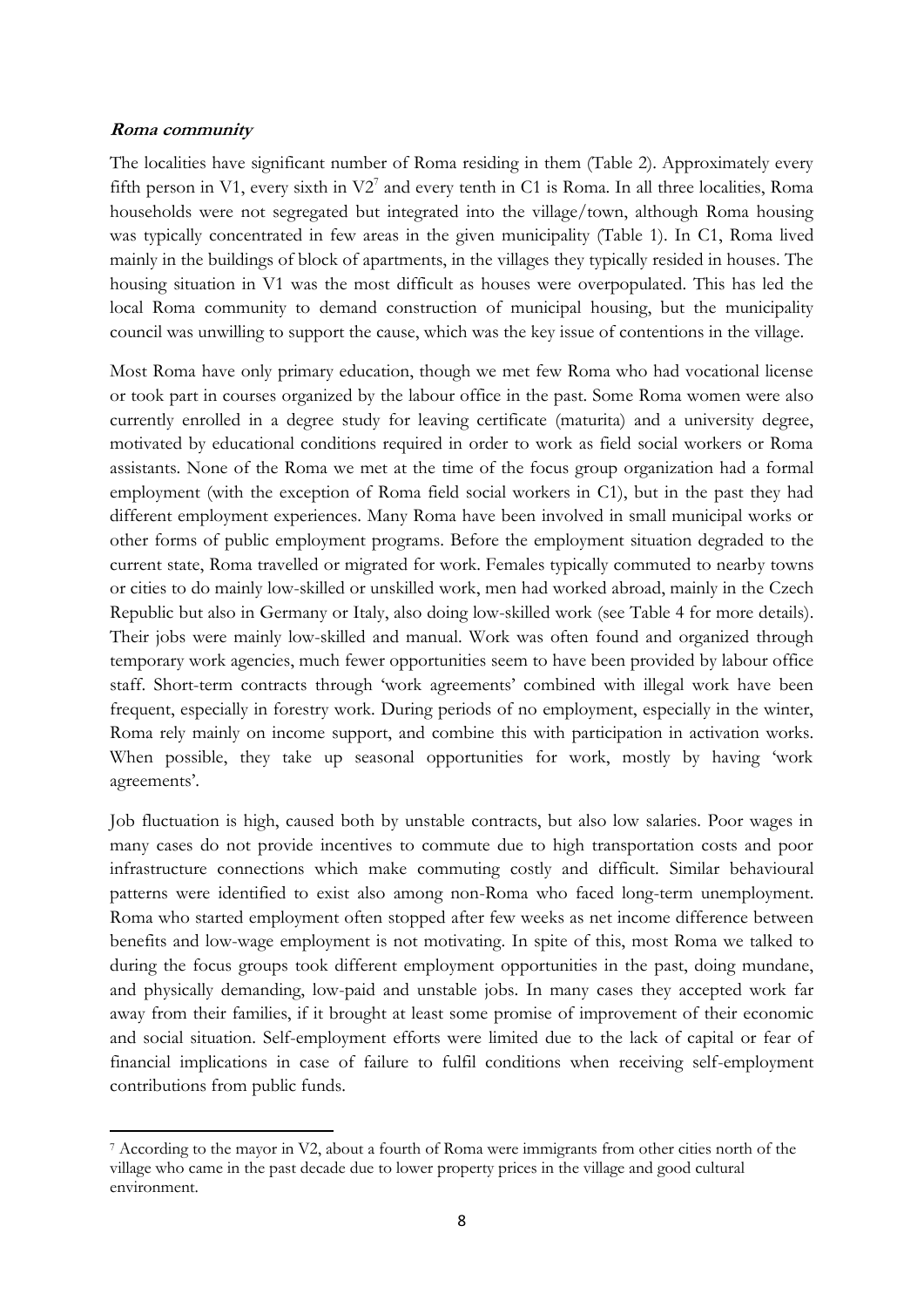# <span id="page-8-0"></span>**Experiences of Roma with job opportunities**

C1 area and its surrounding villages have a strong tradition of employing Roma. Many Roma in the past were employed in industry - glass processing factories or brickworks factories - as well as in agriculture. Several employers continue to employ Roma until today. Several references were made during focus groups, but also when talking to other stakeholders, that Roma used to be employed during socialist regime and their situation worsened significantly with the regime change. The existing opportunities are very limited, especially in the winter, and situation has worsened significantly during the crisis.

Roma gained information about labour market opportunities through channels outside labour office. They found out about opportunities through informal channels or advertisements of employment agencies. Labour office was not identified as an institution that would support Roma, but rather as a formal body to which they are once a month obliged to provide evidence of a job search activity. The visits are formal, while Roma are not being actively advised.<sup>8</sup> Instead of labour office staff, Roma were advised on various aspects of job search by field social workers. These who would assist them in writing or updating CVs, filling out job applications and communicating with potential employers via email, if necessary. Only seldom were Roma invited to labour office organized recruitment. Several Roma had gone through a training course organized by the labour office (flower design, basket making, etc.). They did not find these courses very useful for improving their chances on the labour market. In the cases of gaining employment though employment agency, cases of maltreatment were quite widely spread; examples included lower wages than agreed, worse working conditions or a lack of payment for the work carried out.

Opportunities for illegal work existed mainly in local forestry sector. Until recent reform in effect since January 2013, the availability of legal employment on the basis of 'work agreement' provided a legal way for earning additional income aside the receipt of social assistance, without incurring costs on the employer and high social security contributions on the employee.

Roma themselves referred to widely spread discrimination in the labour market based on the ethnicity. Employers would tell applicants that they do not hire Roma openly. Some Roma felt that they faced less discrimination on the basis of ethnicity abroad (e.g. Czech Republic). Even more educated Roma having vocational license or secondary school had difficulties finding jobs, which sometime dis-incentivized younger Roma (or their parents) to invest into education. We also identified elements of short-termism among younger male Roma who due to the fact that situation was relatively good at the time when they were about to finish their compulsory education and were therefore able to find job and earn income, they preferred to exit education as soon as possible.<sup>9</sup>

Work of NGOs was generally viewed positively, but their scope seen as quite limited. Scope for bigger impact exists if more extensive funding combined with capacity building would be

<sup>1</sup> <sup>8</sup> This has been found to be the case generally for any type of unemployed, as labour office staff is overburdened and does not have capacity for placement and counselling work (World Bank 2012)

<sup>9</sup> Schooling is compulsory up to 16 years of age in Slovakia. Roma males which we met at this age achieved different levels of education, but most of them only lower primary (i.e. elementary school) due to repeated school years.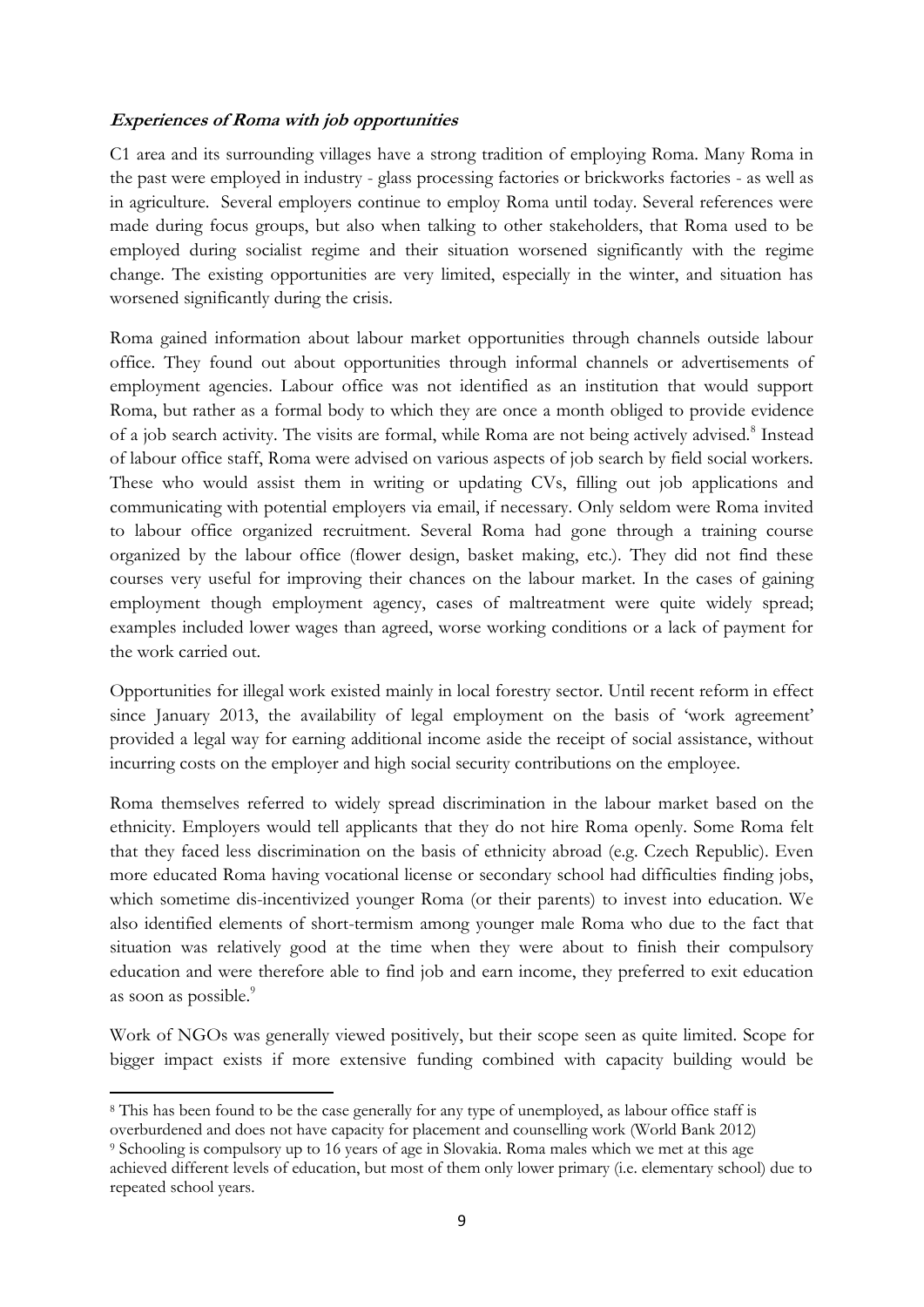available. Some more experienced NGOs were able to provide short-term employment for local Roma in different types of projects. Female focused civic associations which we found in the field did not have a direct employment focus. Their positive impact rather materialized by providing a sense of community, motivation to study and support to local women as well as means of access to information and experience. The most positive direct impact we identified was through the work of field social workers, especially those who were also Roma, who assisted Roma in various job-search related tasks and also provided knowledge, information and assistance in various aspects of everyday life issues.

# <span id="page-9-0"></span>**III. Methodology**

### <span id="page-9-1"></span>**Field selection, methodology**

C1 and the two surrounding villages was selected following selection criteria defined in the project to choose localities with an above average share of Roma, not the most deprived in the country economically, and with a mixed economic basis (industry, agriculture). We relied on the 2004 Atlas of Roma communities which maps residence density and conditions of Roma in Slovakia and is nationally and internationally used and recognized as a source of information about Roma in Slovakia. Given that instructions insisted on selecting a town and a village within the same district, this implied limitations on the possibilities of selection, as Roma in Slovakia are mostly rural residents. C1 was one of the few towns where we identified an above average share of Roma.

We considered a range of additional factors which we found important from the point of view of practical implementation of field work and in view of gathering data that can describe general conditions, interactions and implementation practices. Therefore, additional key criterion which entered into selection was to choose location which can be considered 'average' and where not much previous media coverage (positive or negative) has been directed. The next criterion was to select localities where a range of instruments are being applied to be able to evaluate implementation of different measures and tools. The fourth key element was to choose localities where we could identify active civic basis which we hoped to use in approaching Roma for focus group participation. C1 satisfied all the selection criteria. Originally we selected only V1 as field work village, but our initial investigation suggested that we might not find much activity there. This was not confirmed in the field, but we nevertheless also interviewed a smaller group of stakeholders in V2 and conducted a focus group there.

During internal team discussions we debated Banská Bystrica, Brezno and Moldava nad Bodvou (and Turňa nad Bodvou), as possible localities for the field research. We were not able to find suitable villages nearby Banská Bystrica where also the share of Roma is unclear in the city itself. Brezno is a home-town of one of the researchers and we decided to exclude this location to avoid possible biases. Moldava n. Bodvou and Turňa nad Bodvou are located at the Hungarian border and already in Košický kraj, which has had considerable research attention already, while our preference was to target less exposed parts of the country, not least to generate additional evidence to the existing knowledge.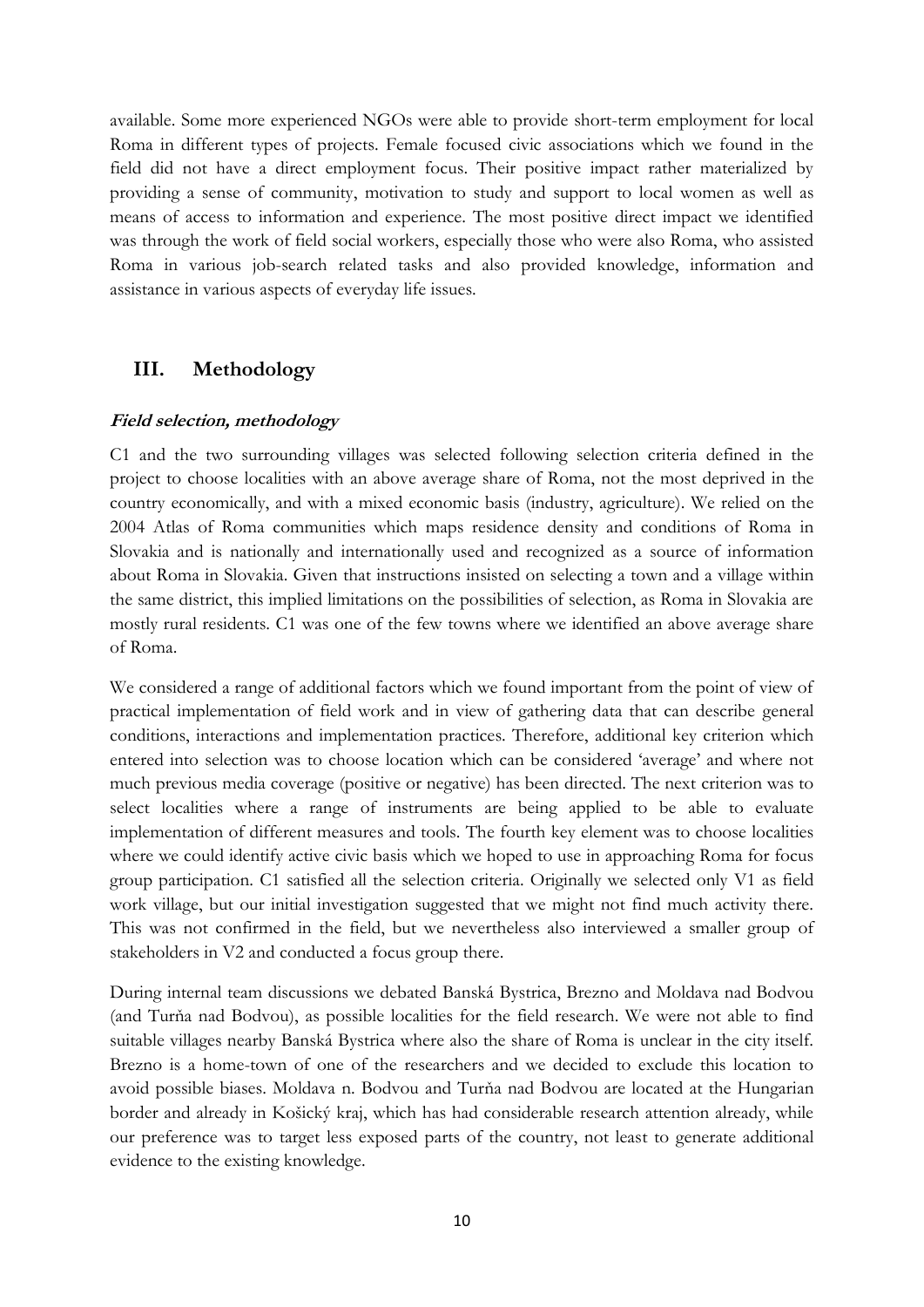### <span id="page-10-0"></span>**Selection of interviewees: stakeholders and employers**

The field work entailed meetings and discussion with a wide range of stakeholders, employers and four focus groups (Table 3). We approached our interviewees in advance by email or by phone. We found generally open attitudes and flexibility to our requests for the meeting and we did not encounter any major problems. The interviews were conducted during the week of 4-8 of March 2013 by both researchers present at all interviews. The availability of own car enabled to move flexibly between the localities and to conduct interviews efficiently. In our view, the interviews with stakeholders and employers covered all major issues, including questions such as discrimination, illegal work or inter-ethnic relations. The majority of interviews were recorded. Prior to going out to the field, we conducted interviews with public officials in Bratislava.

We were unsuccessful at agreeing on a meeting with the forestry sector employer in C1 whom we in the preparatory phase identified as employing Roma. During the focus group this information was confirmed; we also found out that the hiring had aspects of illegal work and underpayment, which we suspect was the reason why the employer avoided meeting with us directly (he said he was busy or not anymore in the company when we called). We were also unsuccessful in meeting local Roma leader in V2. After few attempts we decided not to push this meeting as information about the NGO's work was available through other means.

|                            | C1                                                                                    | V1                                                                            | V <sub>2</sub>                            |
|----------------------------|---------------------------------------------------------------------------------------|-------------------------------------------------------------------------------|-------------------------------------------|
|                            | Mayor                                                                                 | Mayor                                                                         | Mayor                                     |
|                            | Municipal<br>enterprise<br>director                                                   | Field social worker                                                           | Municipal enterprise director             |
|                            | Field social worker and<br>organizer<br>of<br>activation<br>works                     | NGO representative and<br>community coordinator                               |                                           |
| <b>Stakeholders</b>        | Field<br>(Assistant)<br>social<br>workers and female NGO<br>leaders                   | Roma NGO representative<br>of<br>and<br>member<br>the<br>municipal parliament |                                           |
|                            | <b>NGO</b><br>representative:<br>Partnership<br>for<br>social<br>inclusion – director |                                                                               |                                           |
|                            | Office of Labour, Social<br>Affairs and Family - director                             |                                                                               |                                           |
|                            | Secondary vocational school<br>- director and vice-director                           |                                                                               |                                           |
|                            | Glass processing factory -<br>former<br>human resources<br>manager                    | Agricultural cooperative in<br>nearby village - director                      |                                           |
| <b>Employers</b>           | Agricultural cooperative -<br>director                                                |                                                                               |                                           |
|                            | Sonne Crystal - medium<br>sized employer in glass<br>processing and decoration        |                                                                               |                                           |
|                            | Billa - assistant manager<br>TESCO - manager                                          |                                                                               |                                           |
| Focus groups               | Female focus group                                                                    | Male focus group                                                              | Mixed focus group                         |
|                            | Male focus group                                                                      |                                                                               |                                           |
| Unsuccessful<br>interviews | Forestry sector entrepreneur                                                          |                                                                               | NGO<br>leader<br>Local<br>and<br>musician |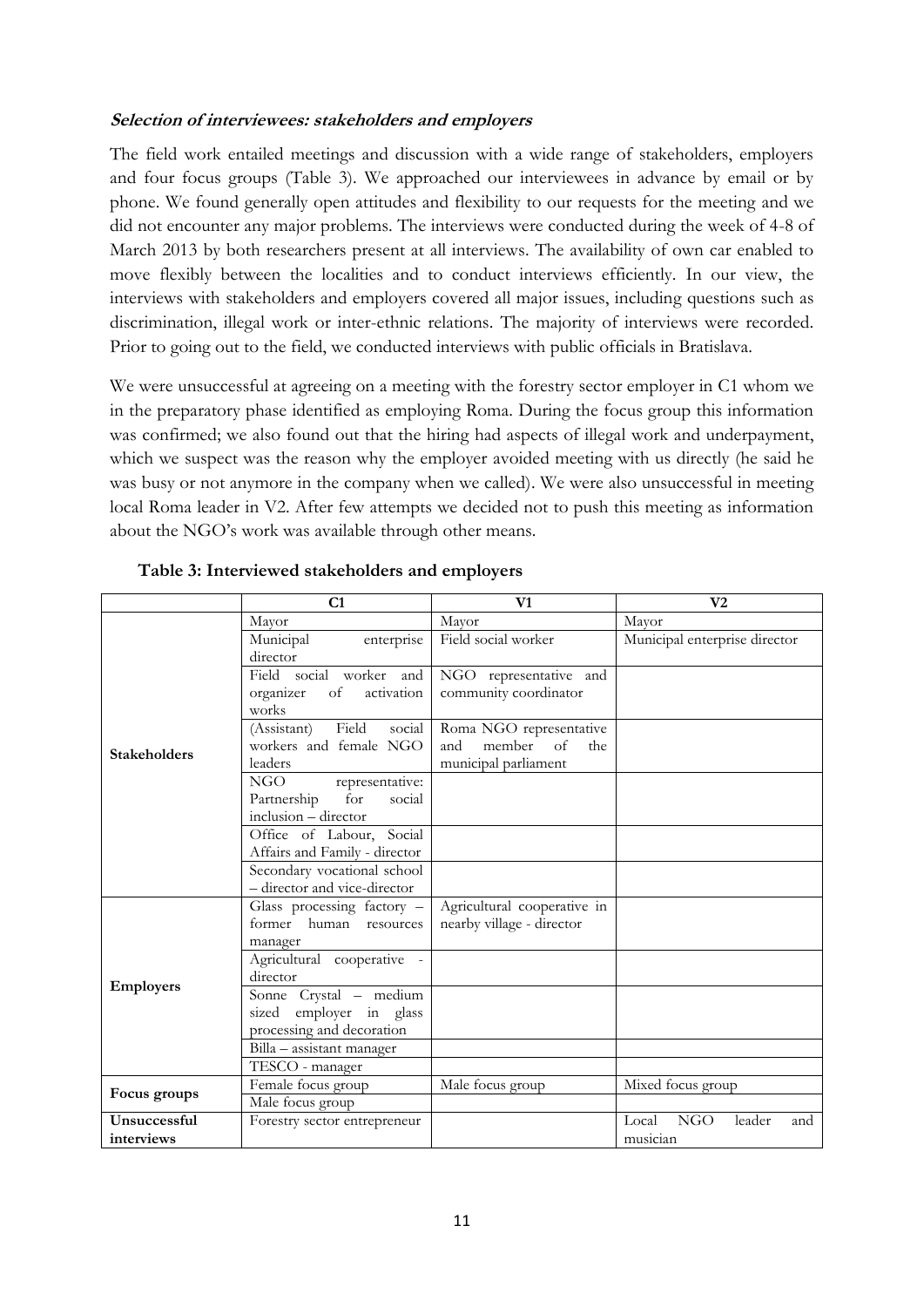# <span id="page-11-0"></span>**Recruitment and organization of focus group discussions**

Four focus groups were organized in total in three different localities (Table 4). Focus groups in C1 and in V2 were organized with the assistance of field social workers, who were also present. In V1 we asked Roma municipal parliament member to organize the meeting for us, where he was also present and actively participated. We decided to organize focus groups of a smaller size which we expected to be more conducive to open and balanced discussion. Gender aspect was also considered and we requested one focus group to be only females (C1).

# **Table 4: Description of focus group participants**

| Focus Group 1: male participants                                                                                                                                                                                                                                                                                    | Focus Group 3: male participants                                                                                                                                                                                                                                                                                                                                                                                                       |
|---------------------------------------------------------------------------------------------------------------------------------------------------------------------------------------------------------------------------------------------------------------------------------------------------------------------|----------------------------------------------------------------------------------------------------------------------------------------------------------------------------------------------------------------------------------------------------------------------------------------------------------------------------------------------------------------------------------------------------------------------------------------|
| $\underline{\mathbf{V1}}$<br>Organized through a member of municipal parliament<br>and vice-chair of Roma civic association active in the<br>village                                                                                                                                                                | C1<br>Organized with the help of Roma terrain social workers,<br>who participated in the discussion and helped to facilitate it<br>Participant description:                                                                                                                                                                                                                                                                            |
| Participant description:<br>5 Roma men participated, varied age groups, both<br>single and married, with previous experiences of<br>employment spell in labour market in the vicinity of<br>the village and abroad, currently all unemployed, some<br>currently participate in active labour market programs        | 4 Roma men, in late 20s-early 30s, all single, with primary<br>education, with previous work experience in local labour<br>market and abroad, all currently unemployed<br>Previous employment: Yura/KIA (cable assembly, Hnúšťa),<br>Mladá Boleslav (car industry), glass industry, Czech                                                                                                                                              |
| Previous employment: Yura (cable assembly Rimavská<br>Sobota), Ipeľské Tehelne (C1), cable works (Prievidza),<br>Agency DELETE (that employed on behalf of the<br>cable works in Prievidza), activation works, anti-flood<br>measures                                                                               | Republic, Lučenec, bakery in C1; activation works, anti-<br>flood measures<br>Duration: app.1 hour                                                                                                                                                                                                                                                                                                                                     |
| Duration: app. 1,5 hours                                                                                                                                                                                                                                                                                            |                                                                                                                                                                                                                                                                                                                                                                                                                                        |
| Focus Group 2: female participants                                                                                                                                                                                                                                                                                  | Focus group 4: mixed participants                                                                                                                                                                                                                                                                                                                                                                                                      |
| <u>C1</u><br>Organized with the help of Roma terrain social<br>workers, who also participated in the focus group<br>discussions, one non-Roma social worker was also<br>present                                                                                                                                     | $\underline{\textbf{V2}}$<br>Organized with the help of local Roma terrain social<br>worker originally from V2 but working in C1 as field social<br>worker.                                                                                                                                                                                                                                                                            |
| Participant description:<br>6 Roma women, 3 field social workers (2 Roma, 1non-<br>Roma), different age groups, mostly married with<br>children, all with previous employment experiences,<br>some currently in formal education, currently all<br>unemployed                                                       | Participant description:<br>7 participants; this was a varied group in terms of age and<br>gender. 4 Roma women, 1 Non-Roma woman and 2 Roma<br>men participated; terrain social worker was also present at<br>the focus group (although she was working in another<br>community in C1). Participants varied in age and<br>experience. Older generation had varied working<br>experiences, including self-employment (older Roma man), |
| Previous employment: glass production factory, municipality<br>(field social workers), schools (teacher's assistant),<br>gastronomy (bartender), supermarket (branch<br>manager), nurse/educator in Málinec in social care,<br>textile industry worker, activation works (manual but<br>also tutoring of children). | the younger generation had no or little experience with<br>previous employment, with the exception of doing<br>activation works in the municipality. A Roma woman with<br>six children considered migrating for work to Austria to<br>work in the home care sector.                                                                                                                                                                    |
| Duration: app. 1,5 hours                                                                                                                                                                                                                                                                                            | Previous employment: Yura/KIA (Hnúšťa), Utekáč, Czech<br>Republic (manual work at a factories, not part of the core<br>staff), NGO, sawmill, employment agency in Lučenec.                                                                                                                                                                                                                                                             |
|                                                                                                                                                                                                                                                                                                                     | Duration: app.1 hour                                                                                                                                                                                                                                                                                                                                                                                                                   |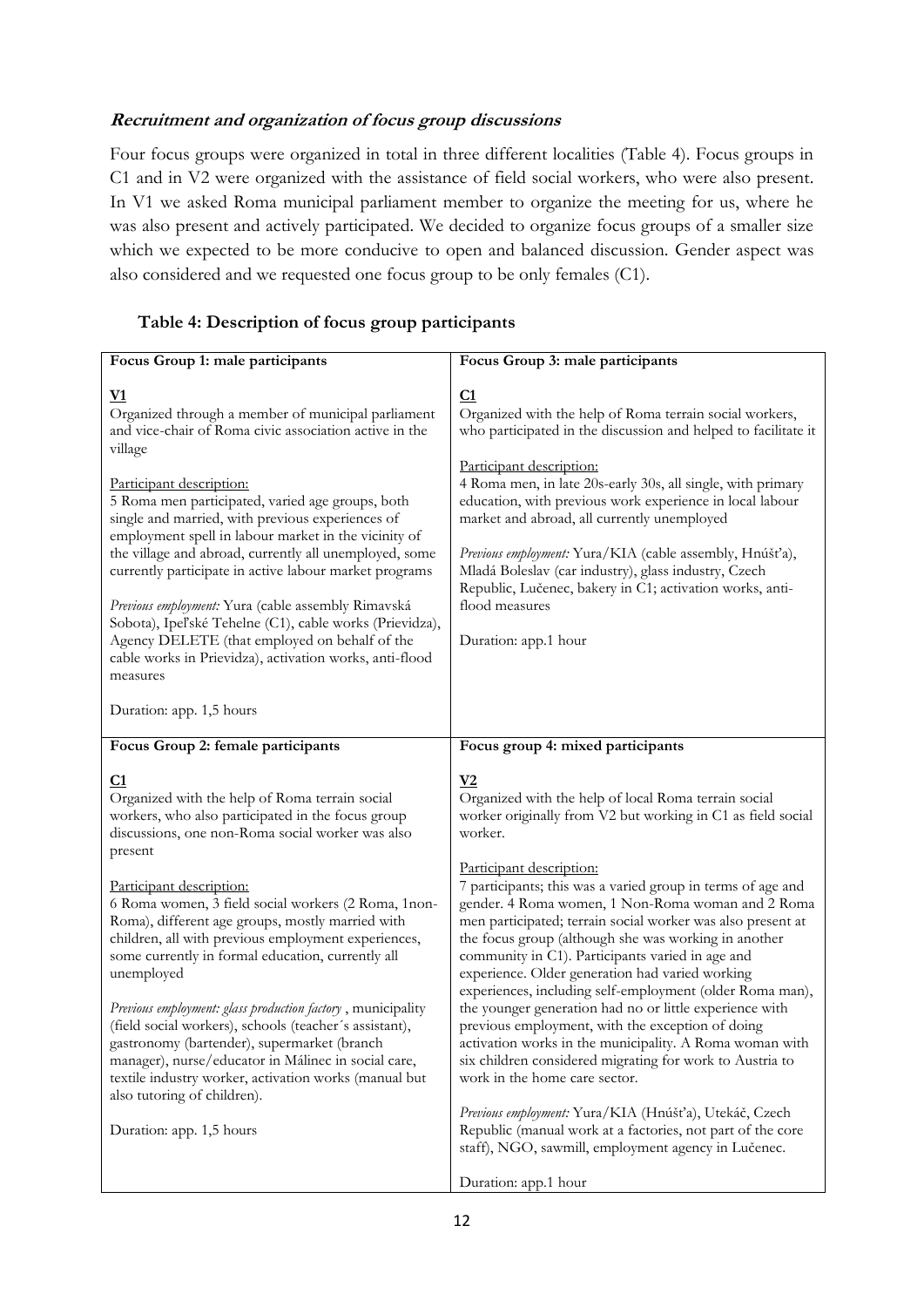Discussions in all focus groups were very open, and the flow of conversation was good, with quite balanced input from nearly all members. All major topics were covered in our view satisfactorily, including the issues such as grey labour market or opinions on aspects of local inter-institutional cooperation. In the Roma women focus group we centred the discussion intentionally more on the issues of access to education, schooling and relatively less on the implementation and experiences of active labour market programs (due to time constraints). Women knew each other through the activities of civic organization aimed at gathering Roma mothers and preparing activities for them and their children, several of them actively engaged in child-oriented activities in local pre-school and primary school.

We evaluate focus groups as rich in generating information due to their smaller size, previous contacts between the focus group participants and the presence of local mediators (NGO leader/member of municipal parliament, field social workers) whom the participants knew and considered trustworthy. The presence of the Roma field social workers was beneficial for gaining deeper insight, as they were often able to clarify different aspects during the interview. We also provided small refreshments to create a more relaxed atmosphere open to discussion and nonhierarchical context. All focus groups with the exception of the one in V2 were recorded. We did not remunerate the participants in any material manner. On this aspect we sought the advice of field social workers who did not see it necessary or adequate. We decided to offer some refreshments during the meetings, which contributed a more relaxed atmosphere.

# <span id="page-12-0"></span>**IV. Findings**

1

The localities we visited have been using a wide range of ALMP tools and other programs available for working with marginalized Roma communities. Their overview is provided in Table 2. According to OLSAF in C1, small municipal works are the most widely used ALMP measure, followed by anti-flood works and graduate practice. Indeed, the key measure targeting unemployed and people in material deprivation are small municipal works, which are implemented in all three localities with quite a high number of 'activated' workers. In the past all three localities also employed people on the basis of "anti-flood" measures, in which also Roma participated. Because only few Roma finish secondary education with a license, graduate practice is not widely used by them.

The villages developed Local Strategy of Comprehensive Approach (LSCA), which entail also projects with environmental aspects.<sup>10</sup> Municipal enterprises function in C1 and in V2. While these are not an ALMP tool, we investigated them to see opportunities for employment in the public sphere not provided through ALMP measures. We encountered work of field social workers which we will also discuss to explain their role in assisting Roma in labour market matters. An important initiative which has been functioning in P is the Partnership for Social Inclusion, which has been active since mid-2000s. It first began as an informal forum for meeting of different stakeholders in 2004 and since 2005 has been formally registered as civic organization and a most part of its existence received public funding for its activities. Partnerships as a tool for

<sup>10</sup> C1 had also prepared Local Strategy, but it was not in the end submitted for evaluation. The reason we were given was that the process was quite demanding with the conditions changing throughout; this led some municipalities to give up on the way).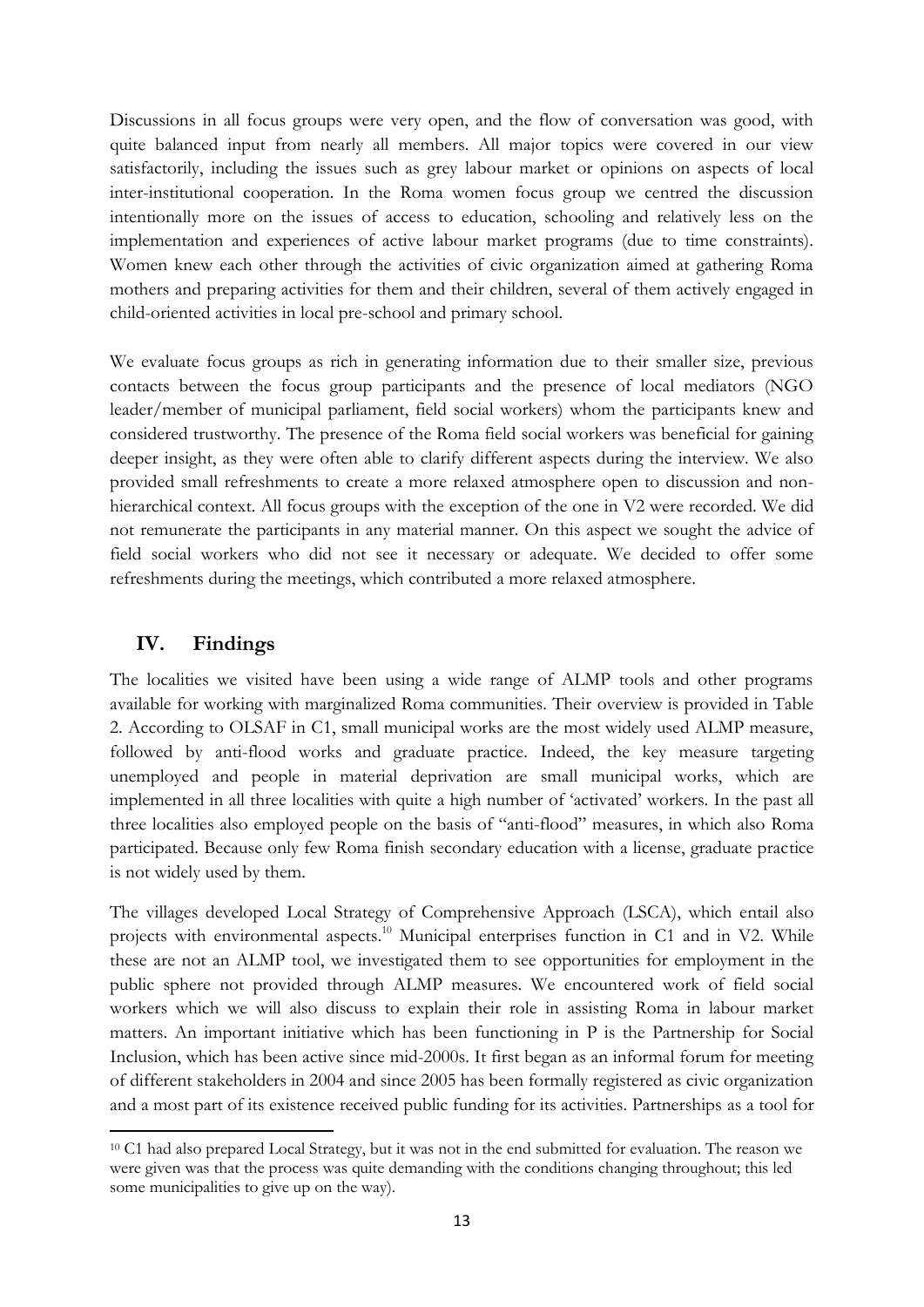social inclusion were supported across Slovakia as an instrument for bringing different stakeholders together in improving social cohesion in different parts of the country. Unlike in many other parts of Slovakia, where they seized to fulfil their initial functions, the Partnership has been active in P and has served as an important tool for networking, information sharing and expertise generating venue. Until recently, it held positions of 'community consultants' whose role was to provide advice and activation of local partners. Its seat is co-located with the seat of 'centre for first contact for investors' in P. All stakeholders we approached valued the work of Partnership and saw it as an important forum which helped them to gain information and – if needed – expertise and advice in preparing project applications for funding. The access of Roma NGOs to the Partnership and its benefits was clearly quite limited. We discuss each of these measures and tools in greater detail below.

#### <span id="page-13-0"></span>**Small municipal works and other employment creation measures**

Activation works are the most widely used measure in C1 and the villages nearby. It is tied to the receipt of benefit in material need (BMN) and implemented by municipalities. It can be organized on the basis of the contract with labour office or on the basis of municipality contract where the relationship is established directly between the municipality and the activated person. Under both types of contracts, the participant receives top-up benefit of 63.07 EUR in addition to the benefit. According to the statistics of the labour office, activation works are now mostly organized on the basis of the municipality contract, the conditions of which were made stricter by reform in 2012. In practice, municipalities alternate people who are involved in activation works at any point in time on the two different contracts due to eligibility limitations defined by the law. Labour office director confirmed that demand for activation among BMN recipients is high and that there is fight among jobseekers as there are generally more interested persons than the available places (cf. (World Bank 2012). The participation in activation works was widely spread among Roma who participated in the focus groups, which revealed a diversity of activated people (varied age, gender, previous work experiences, included women receiving child benefits).

The activities done by activated people were generally unskilled and mundane with little upgrading element and involved mainly street cleaning and maintanence, up-keep of green areas and lawn-mowing. More sophisticated activities were not done widely, but existed. First, in C1 we found that activation workers were organized in cooperation with the municipal enterprise and participated in tasks done by their employees, which would be more sophisticated. For example, municipal enterprise produced bricks for very cheap prize, which were then laid on the streets in the town with the help of activation workers. This provided for more meaningful use of workforce and beneficial activity for the community. This activity is not done anymore, because funds were needed to produce additional bricks, which have not been available. Second, in C1 we found a more productive use of activation works stimulated by the presence of Roma female and child oriented NGO. The NGO leaders (who are also (assistant) field social workers) suggested to place Roma women participating in the activation works to tutoring activities in the local school. While there was a concern about the appropriateness of tutors' qualifications, NGO representatives with the support of the coordinator of activation works convinced the school that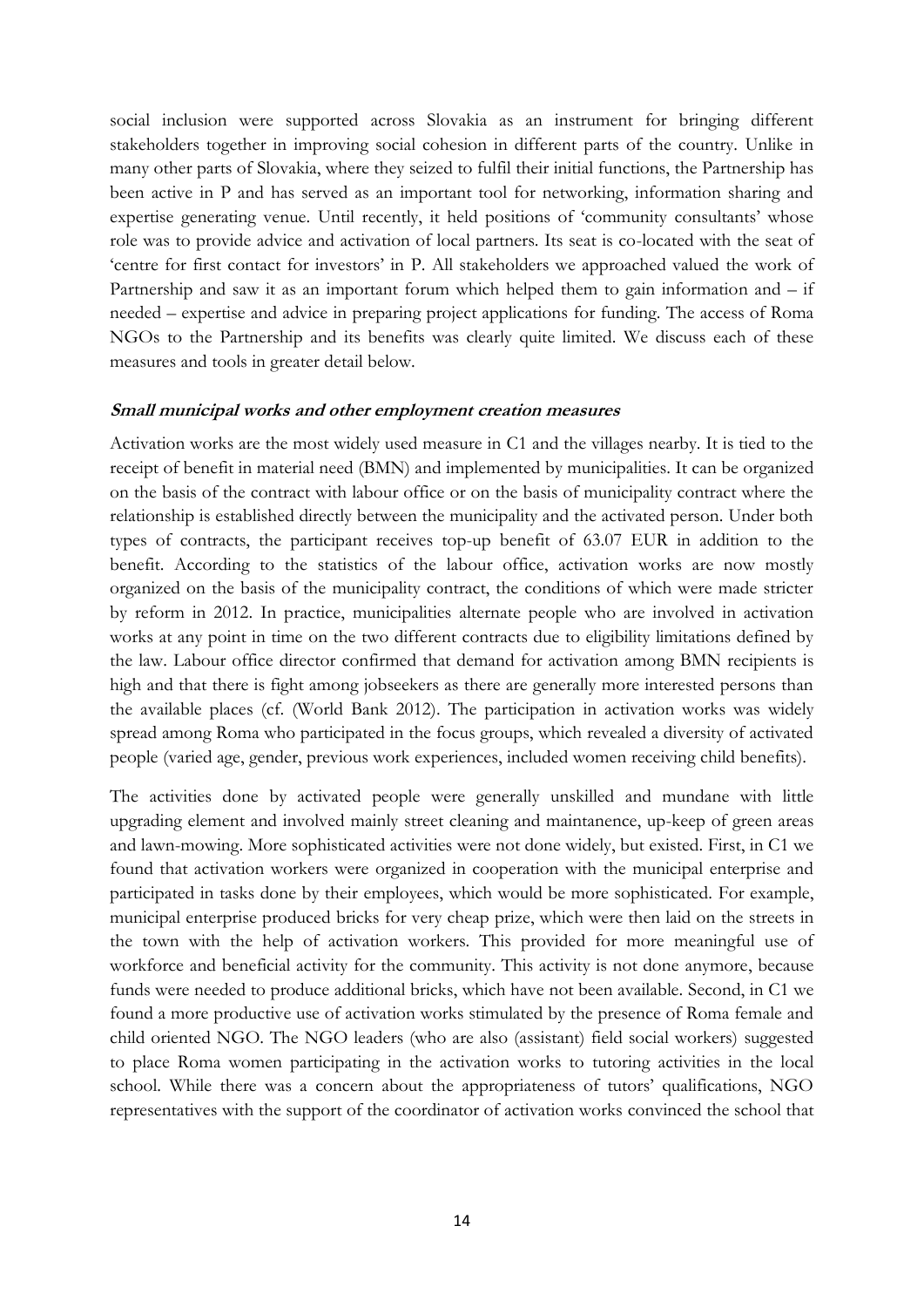this support is nevertheless useful as many children do not receive any support at home.<sup>11</sup> A similar placement of Roma women was conducted to the supportive activities in the local kindergarten and the retirement home. This suggests that already prior to the legal change implemented in January 2013 which broadened organizations which can organize activation works, in some places activation workers have already been used in institutions funded by the municipality (e.g. primary school, menza, retirement home, etc.).

The municipalities have raised implementation problems related to the organization of activation works which related to the lack of funding to buy tools needed for conducting the activities but also to pay for the costs of activation works organizers. In V2, the workforce stability was ensured by atlernating the labor office contract and municipality contract.<sup>12</sup> Such system has been functioning for 6 years, offering more stable opportuntiy to the activated people. The municipality has on this principle been employing also coordinators of activation works, all of whom have been non-Roma. In C1 implementation problems are not tackled; while the city had 7 coordinators earlier for 120 activated, now there was only one person. The problem arose also due to the fact that a coordinator cannot be employed more than twice, and over the years they exhausted the pool of eligible persons.<sup>13</sup> At the same time, in C1 a motivation system for activation workers was in place whereby they first offer a month-long contract to the person, and if the person performs well, s/he is kept for the whole duration (6 months).

In all three municipalities we found elements of institutional discrimination by the means of selection of non-Roma into 'cleaner' or more interesting activities (work in schools) and Roma into more mundane activities (snow showelling). In C1 the situation improved after the work of Roma field social workers began. These came up with explicit propositions for Roma women placement in the local school or kindergarden, and also argued for fair distribution of places in anti-flood measures between Roma and non-Roma.

The evaluation of activation works by stakeholders has been generally positive. The labour office director saw the system as mutually beneficial: "*I think it helps the municipality and also to the citizens*." She considered activation works as a way in which the municipality can help people often in poor conditions to get some extra income and to retain working habits.

"*As the loss of employment of those who were working for [glass production factory] for 30 years is reflected also in their health condition. Maybe they had already some work related illnesses in the past, but now there is evidence of more sickness… So the municipality is helping them with this little contribution, to maintain working habits – well, it is not possible in their profession – but so that they feel useful generally and for themselves*." (Labour office director, C1)

Indeed, we found similar views confirmed by the mayors.

 $\overline{a}$ 

<sup>11</sup> It however faced opposition from the parents, suggesting that the importnance of education and school is not recognized in the whole Roma community in C1.

<sup>12</sup> Small municipal works can be organized on the basis of labor office contract or on the basis of municipality contract. The first type brings to municipalities additional funding for tools and for covering costs of organizers of activation works, the second type has no contribution for municipalities. For more see Task 2 report (Kurekova and Konstekova 2013).

<sup>13</sup> The law allows employing one coordinator for 25 people if taken via labour office, with regards to the activation workers contracted via municipality it is not possible to have resources for a coordinator.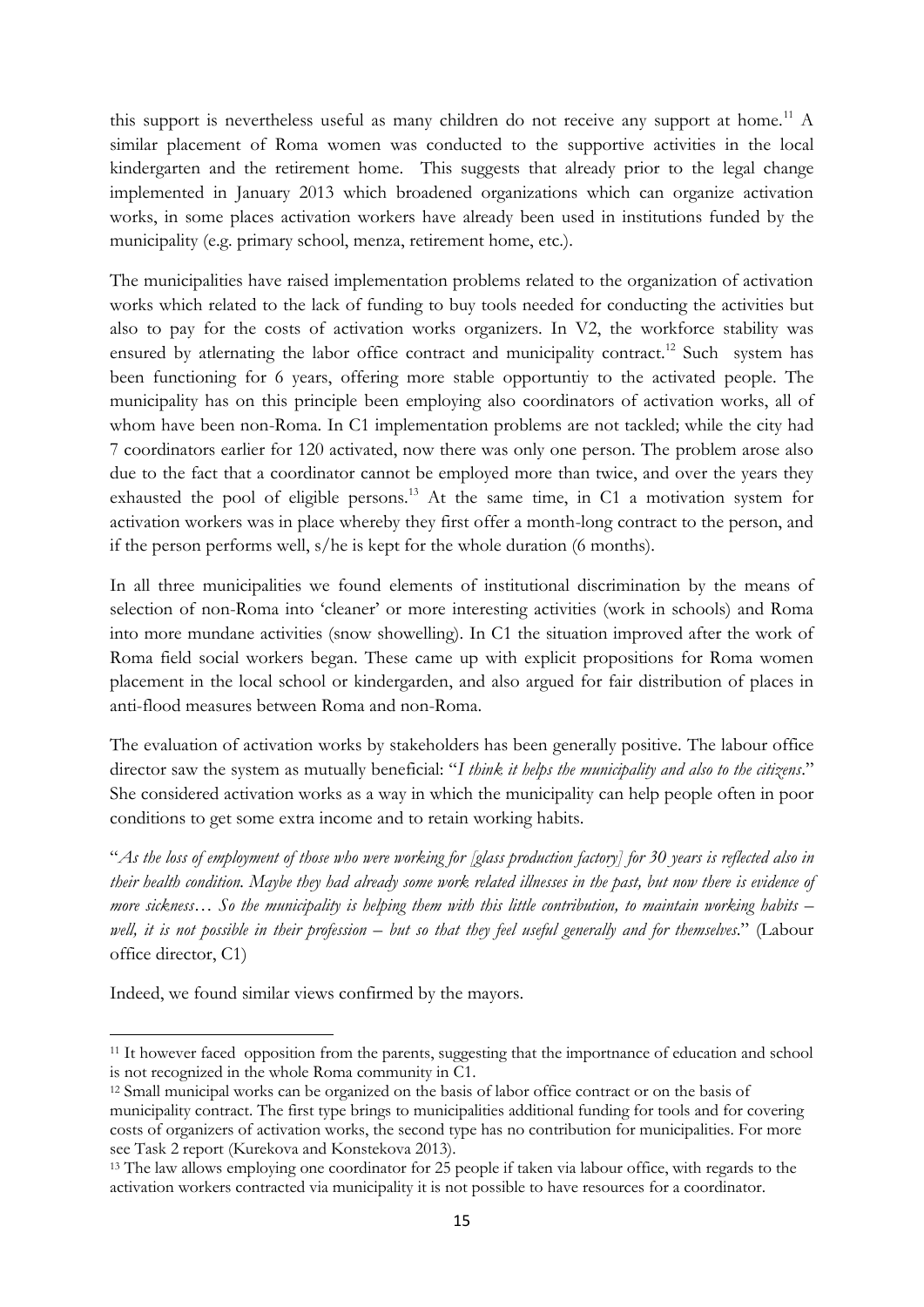"*A hundred of people have income that is indispensable for them. Two hundred could be possible, but it wouldn´t be effective, and the motivational effect would diminish... This institute helps me to help these people*." (Mayor,  $V2$ 

The mayor in V2 suggested that a combination of activation works and public works would be a better system which would incorporate motivational element through the possibility to reward good workers by offering them more stable employment outlook. When prompted to comment on the possible crowding out effect of activation workers, he confirmed that the number of employees in municipal enterprise which has been naturally lowered (retirement reasons), will not be increased as he can replace them by activation workers.

"*So they [activation workers] help me to save finances*". (Mayor, V2)

At the same time, the mayor acknowledges that a majority of the people could be employed. *"Maybe from those 106 that I have, I can say that some 30 are only able to hold this broom, but the rest of them are fairly employable. If I had a firm, I could maybe pay them a higher amount that these 60-70 EUR." (*Mayor, V2)

Given the very limited working opportunities and harsh living conditions, the opinions of Roma about the possibility to do activation works were generally positive. They treasured this opportunity to gain additional source of income, which was helpful especially for Roma women who due to child rearing were less mobile.

"*It helps; I cannot be involved as I am a member of the municipal council. My wife is working, and 63 EUR is also something, for us it is good. Mostly women work here on activation works*." (Focus Group, V1)

"*The municipality employs many people locally. They are not complaining, there is at least something*." (Focus Group, V1)

The general population also viewed activation works positively: "*At least the city has been cleaned",*  also the snow will be removed. ... Roma have the chance to demonstrate that, yes, they want, they try." (Manager, retail sector)

However, some Roma also saw the fact that given the amount of time they spend in activation works, they could also get employed: "*Well they could also employ me, as I work for them 4 days a week, 4 hours daily*." (Focus group, V2)

Another negative feature which was identified related to the fact that general public started to rely on activation workers to the extent that they have stopped doing activities which they should, such as cleaning the premises near their homes or shovelling the snow. "*They are waiting for the activation workers*." Assistant field social worker, C1

At the same time, the stakeholders as well as Roma found that 'publicly beneficial works' which existed prior to activation works were a better form, because they were based on an employment contract with the attached benefits.

"*Maybe the form could be different; I had the chance to know and experience the public works and it was a better form. As it was on work contract, those people had even better feeling about that. Even if it was not a big amount of money what they received. But also for the fact that the incomes from this employment were counted towards their*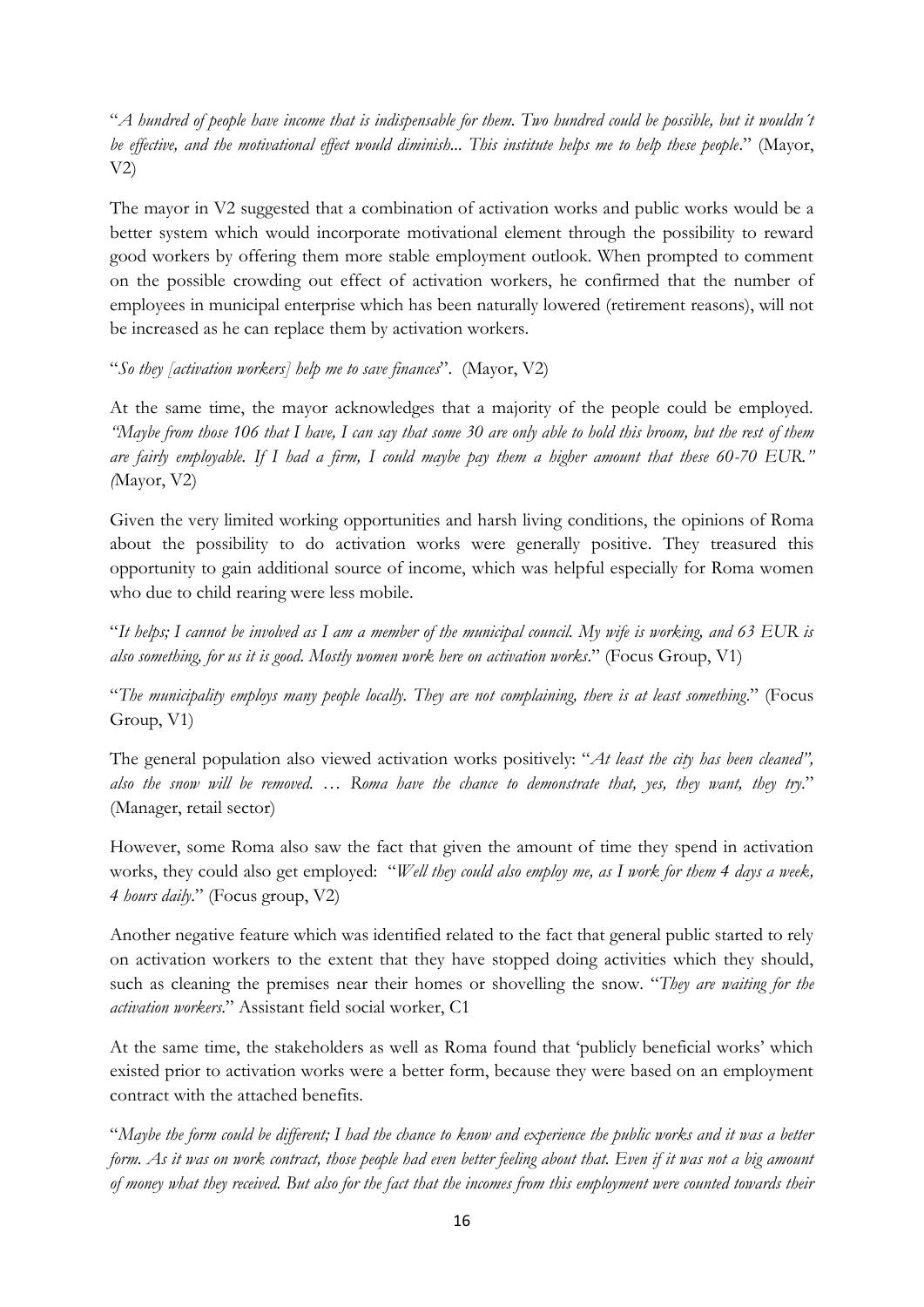*pensions. Now they don´t have anything from this. Yes, I am at work – because they call it like this – I have an*  employer, I receive money for that and also I am needed. There are hundreds of people..." (Labour office director)

"*We were at least ordinarily employed… this meant employment for 8 hours and a solid income*." (Focus group, V1)

In response to the economic crisis and the heavy floods which hit Slovakia around similar time (2009-2010), government introduced "anti-flood measures" as a new ALMP tool. Similarly to activation works, it is implemented by municipalities, but the participants are given 6 monthslong employment contract establishing full-time employment. Anti-flood works were positively evaluated by all stakeholders as well as Roma, who valued additional benefits such as meal vouchers. The activities have more added value (cleaning fishpond, assisting in road construction, regulating river bank, etc.), which has been recognized by everyone involved.

"*If there would be jobs like this, it would be suitable*." (Focus group, V1)

Perhaps the most direct critique of activation works was given by the representative of Roma Plenipotentiary Office: "*So the activation works are there to give the people some extra money for an activity that doesn´t have any sense and value at all*." Based on the Plenipotentiary Office's experience, municipalities are not able to use activation works meaningfully. They usually give Roma brooms and request them to tidy up, while mayors do not recognize that the range of activities could be much enhanced (e.g. civil patrols, afternoon/morning activities in schools). <sup>14</sup> We however found C1 relatively progressive in this respect.

# <span id="page-16-0"></span>**Municipal enterprise**

1

During the field work, we in particular concentrated on the interaction between activation works and municipal enterprises, also called "technical services" (technické služby). Municipalities in the past employed people with different skills to take care of municipal grounds and offered services, such as upkeep of public greeneries, waste collection, provision of municipal lighting, maintenance of publicly-owned housing, etc. Many of these activities are now being done by activation workers, indicating a possibility of replacement of employment through the possibility to have labour 'for free' on the basis of small municipal works. Municipal enterprises currently exist in C1 and in V2.

In V2 the number of employees in municipal enterprise declined from the peak of 50 employees – being one of the largest employers in the village in the past - to its current 17 employees. The current employees are on average older people who would be unable to find work elsewhere due to their age. In the past, municipal enterprise employed low-qualified workforce in waste collection, and many of those were Roma. None of the current employees are Roma, but one has recently retired. In the 1990s, the director of municipal enterprise cooperated with labour office when hiring low-qualified workers, but this stopped when the small municipal works were introduced. Now there is a close cooperation between the municipal enterprise and activation

<sup>14</sup> This suggestion is of course controversial, as while on the one hand more meaningful activities would be organized, even greater danger of replacement of job opportunities exists if more varied activities with no attached possibilities to shift to more stable/meaningful job is provided.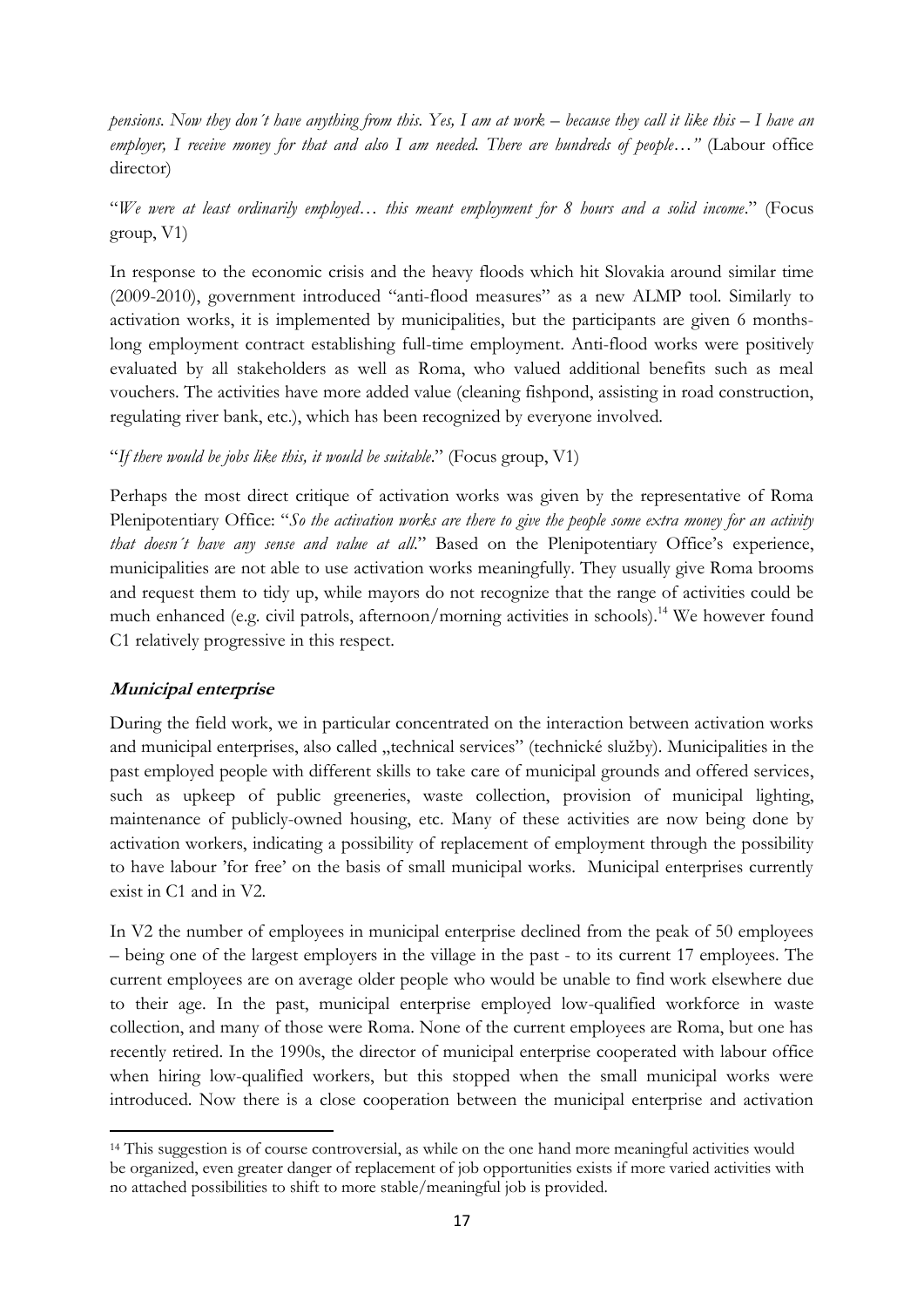work activities. The activation works coordinator comes to the municipal enterprise and the director of municipal enterprise requests a certain number of workers who are needed, on average 15 people daily. The municipal enterprise owns vehicles, machines, and finances gasoline, while activation workers supply the labour. The activities which prevail relate to sweeping the pavements, cleaning the cemetery, mowing grass, digging, few women work in the local laundry, do some cleaning or tiding. Activation workers often assist more qualified employees from the municipal enterprise (for example to a tractor driver). In effect, the activation workers *supplement*  workers in the municipal enterprise, and therefore no additional hiring is done. Field social worker during the focus groups noted that there are localities where municipal enterprises/"technical services" were closed down altogether and the activities are now fully done by activation workers.

# <span id="page-17-0"></span>**Entrepreneurship and start up incentives**

Contribution towards establishing small business (self-entrepreneurship) has been allocated a significant amount of resources of ALMP budget. The profile of recipients who are given the support, who are typically better educated (World Bank 2012), suggests that not many Roma are targeted by this measure. Focus groups revealed that Roma are aware of the existence of this measure, and one older Roma even had self-entrepreneurship license in the past. He did not take the contribution being aware that it would require him to pay social security contributions for two years, but his income was not stable enough to ensure that. The fear of not being able to pay social security contributions attached as a condition to the measure disincentivised the younger Roma from taking this opportunity. On the other hand, they lack own capital to start the licences without the government support. The field social workers shared their experiences that labour office staff typically discourages Roma from this measure. In addition, no capacity building to increase self-entrepreneurship skills is provided by labour office. In the civic sector, the Partnership for Social Inclusion organized such training, into which one Roma woman was also involved.

### <span id="page-17-1"></span>**Local Strategies of Comprehensive Approach**

Local Strategies of Comprehensive Approach are a key tool of complex approach targeting localities with a large share of marginalized Roma communities, and have been approved in 152 localities across the country (for details see Task 2 report, Kurekova and Konteskova 2013). When selecting the sites, we intentionally included villages where Local Strategy has been prepared and during the interviews enquired about the process of the preparation, its aims and implementation.

Local Strategies were written with the assistance of Partnership for Social Inclusion and consulted with the regional Roma Plenipotentiary Office. The interviewed stakeholders highlighted the competition aspect inherent to the selection procedure of Local Strategies. Initially the municipalities in the micro-region under the organizational leadership of the Partnership for Social Inclusion organized several meetings where they sought to design metastrategy for the micro-region. This turned out not to be possible as Local Strategies were to be funded at the level of municipalities and not micro-regions, setting the municipalities into competition with each other. The municipalities therefore met to discuss content of the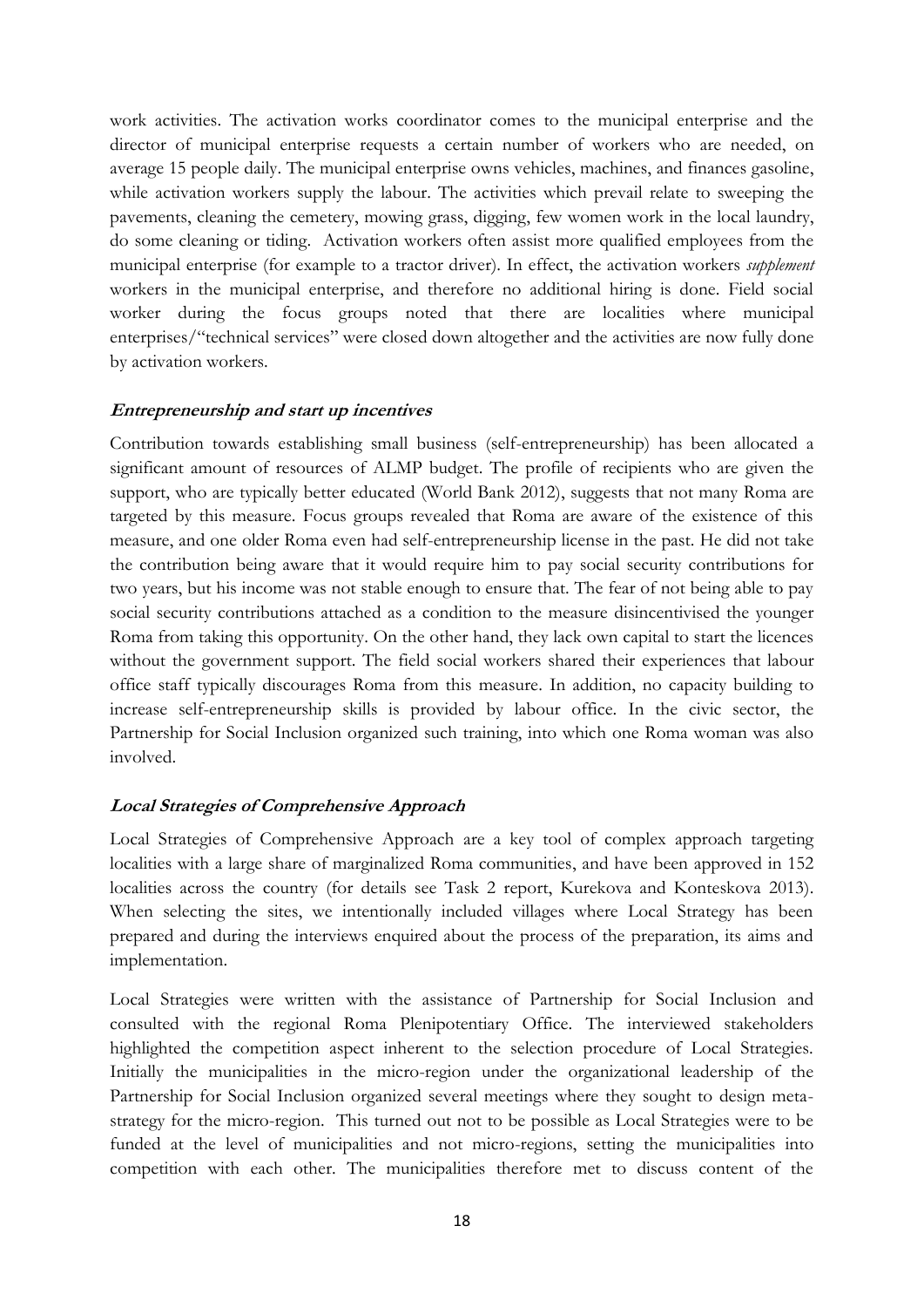individual strategies in order to maximize their chances to have the Local Strategy selected in the national competition. The municipalities negotiated the types of projects to be included in each strategy with the aim to draw on different operational programmes and priorities and so to minimize that they compete against each other. Many stakeholders we interviewed considered an approach that would enable synergies better than competition. However, local interactions also highlight that funds allocated to marginalized Roma communities are often viewed in a rather opportunistic manner as a tool to gain access to additional resources. This came through in the discussions with the municipalities whereby the content of strategies was designed to maximize village benefit, at time without clear connection to what appeared most urgent needs of Roma community (for example, failure to include housing infrastructure project in the Local Strategy in one of the villages in spite of demands and needs of local Roma community).

In V1, Local Strategy suggested three projects: educational, environmental and infrastructural project, and was written by the previous mayor. The environmental project initially suggested building a composting place where 3 jobs were planned. This project idea was transformed by the new mayor and municipal government into creation of waste collecting yard. The key reason given was the fact that the municipality is unable to finance three workplaces and the new project only requires to create part time employment for one person for the duration of 5 years. The municipality is waiting for a call to be able to start implementing the project. Educational project was targeted specifically on Roma and aimed to motivate Roma youth to education by innovative teaching methods. The infrastructural project, which was not approved in the Local Strategy, had planned to improve living environment in the vicinity of Roma households.

The preparation of Local Strategy in V2 was done in cooperation between a local Roma NGO and the mayor's office. The NGO was in charge of preparing and – if successful – of implementing 'soft' projects, while the mayor planned to steer mainly the infrastructural project aimed at reconstruction of the local policlinic. The attached employment goal was to create employment for locals during the reconstruction of the facility.

None of the envisaged projects are being implemented and we generally confirmed the initial findings of Task 2 review that Local Strategies have failed in their implementation stage due to time delays which shifted implementation to a point in time when finances are not available. Our interview at the Plenipotentiary Office confirmed that implementation is currently stalled as various operational programmes are nearing its end and resources have already been tied to other projects. This has implications on incentives on the ground. For example, many local strategies included infrastructure projects (i.e. hard projects) in connection to 'soft' projects, such as education and training. Due to the fact that funds have dried in OPs able to fund infrastructure focused projects (such as Regional Operational Programme), municipalities lack incentives to implement soft projects alone. Roma are more direct beneficiaries of these and local opposition from majority population might exist to the co-financing of projects which benefit primarily Roma. An additional obstacle which we identified in some localities is a lack of funds for cofinancing which is an outcome of a smaller municipal income due to the economic crisis. In none of the villages, therefore, Local Strategy has been implemented and the interviewed mayors could not identify any major benefit of the comprehensive approach to date.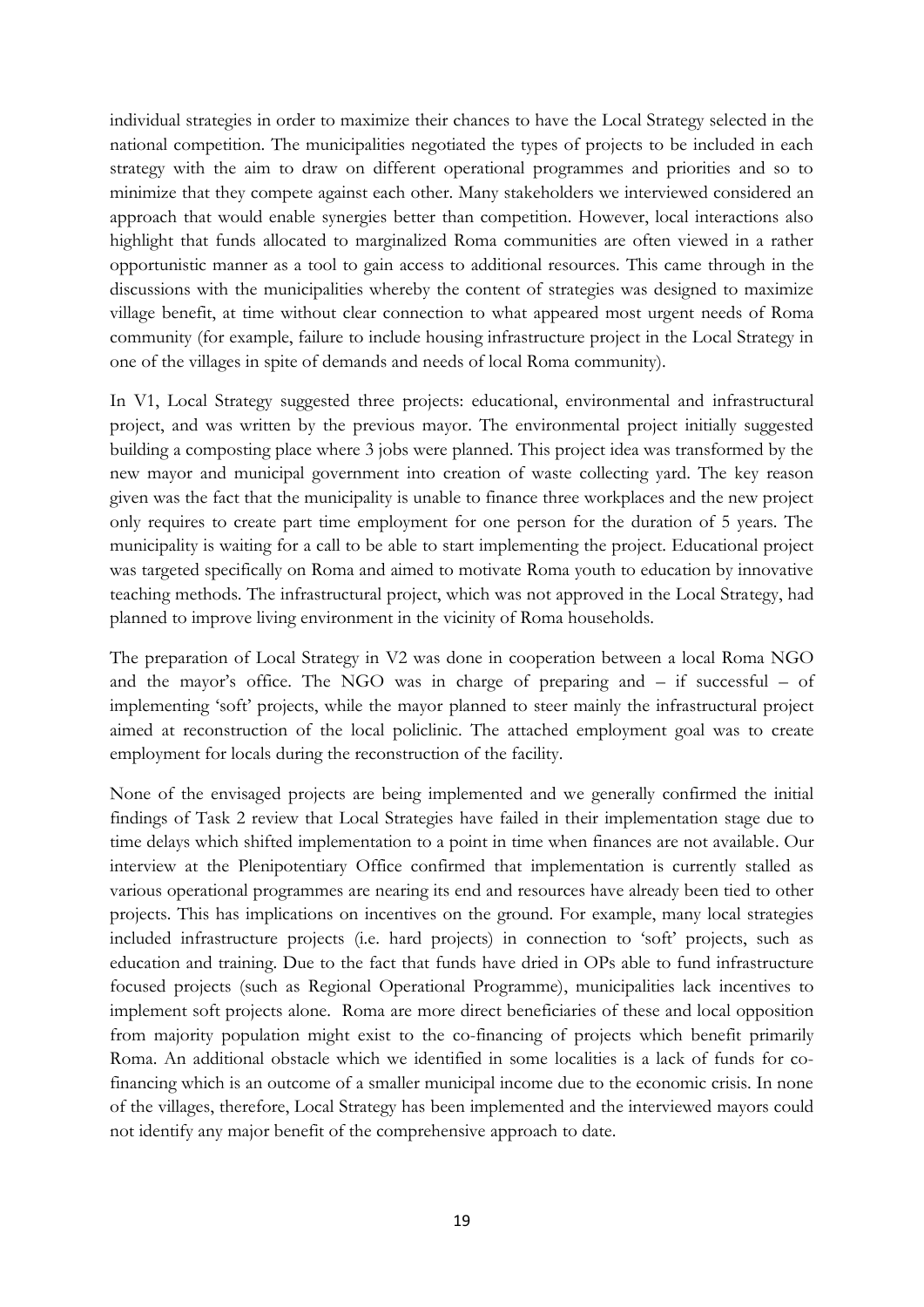The key envisaged benefit of this complex approach has been hampered by the lack of coordination among the operational program with respect to the Marginalized Roma Communities framework. An additional key element to make the tool successful is the need to transform Local Strategies into a systemic tool. The Roma Plenipotentiary Officer highlighted that continued source of financing and implementation procedures need to be put in place in order to make a good use of Local Strategies and the complex approach. This has been lacking in many other good projects whose positive impact was clearly demonstrated but there was a lack of political will or power to secure stable funding (e.g. Roma health assistants).

# <span id="page-19-0"></span>**Labour office assistance**

Experiences of Roma with the labour office were neutral, but it was not an institution which they considered helpful in their job search. They have described encounters with the labour office staff as very formal. Jobseekers have to visit the labour office on a monthly basis to present evidence of job search activity. This is perceived as useless: "*It has no meaning to go there, they only give you a stamp, and so what? And if you don´t go one day, they cancel you from the registry*." (Focus group, V1)

The labour office staff is not working with the clients actively. Job offers are available in a printed form on a notice board or a table. None of the Roma we met has been asked to participate in a recruitment process organized by the labour office. A few were in the past offered training courses, which however often lacked genuine content relevant for the local labour market, and other supporting infrastructure (e.g. finances to start business). An administrative obstacle to participation in training and education courses is often the fact that initial secondary-level qualification is required in order to participate in the available courses or training.

"*With regards to job search there wasn´t any help. Once they offered me a course of a basket-maker, so I had to make it, otherwise they would have cancelled me from the registry of jobseekers. It had no meaning. I would have needed to set up a business, but it was not feasible to sell these products*." (Focus group, V1)

Jobseekers therefore rely on other means to find out about existing vacancies, such as online portals, advertisements or private recruitment agencies. Networks of friends who had migrated for work were also used in the past to learn about employment opportunities abroad.

### <span id="page-19-1"></span>**Illegality and social benefits**

Roma and different stakeholders have confirmed existence of semi-legal or illegal employment, but it is difficult to quantify the scope and conditions. An opinion was spread that the level of social benefits provides disincentives for taking work. Wages in P are very low due to oversupply of labour. For example, even in the retail chain which employed only people with secondary education the wages stood at roughly 400 euro gross (minimum wage is 337,70 euro). Compared to the amount of social assistance and additional benefits attached to it (free meals for children at school, subsidy to cover travel expenses of children to go to school, etc.), taking on low-paid employment, even if it was available, would be difficult on low-income families.

A combined effect of low wages and social assistance support providing disincentives for working was confirmed by the experiences of Roma. This situation was more the case among Roma with more children and was clearly linked to very low wage levels and additional costs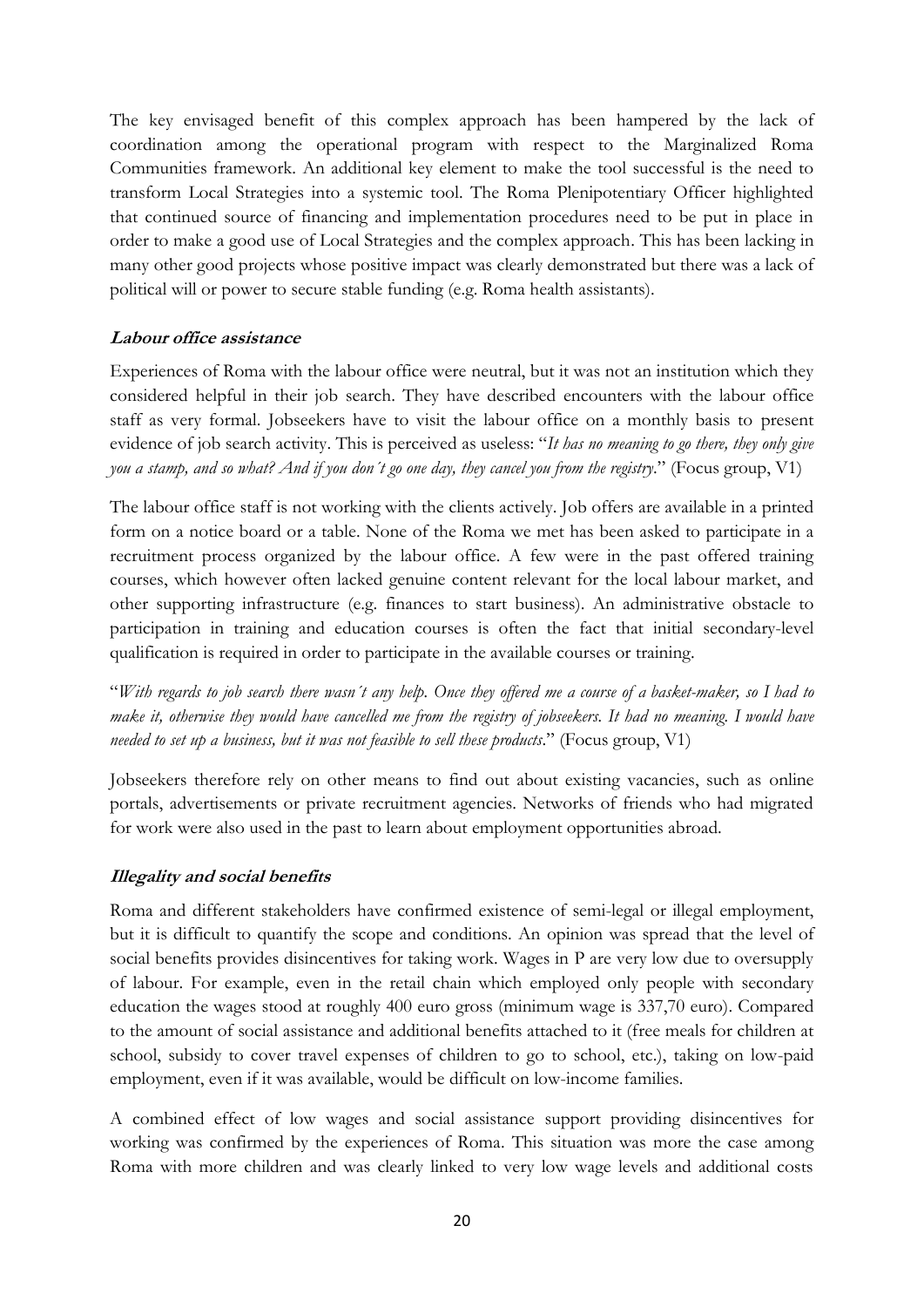attached to commuting to work. For this reason, many Roma preferred to get social assistance and earn activation benefits or combine social assistance with 'work agreement' work. If income was irregular or below certain threshold, this income was fully or partially disregarded in the calculation of eligibility for benefits. This condition has been changed from January 2013 and work agreement income will be counted towards family's income in full, which is likely to enhance informal employment in the most deprived communities. We also found indications that selection into some types of ALMP measures was guided by the implications it would have on total family' s income. For this reason, anti-flood works were staffed typically by single men with no family obligations whose net income was not lowered by taking on half-year employment for the municipality in the measure.

# <span id="page-20-0"></span>**Employers' perceptions**

Experience of Roma employment has been common in C1 in the past. This recollection came up in most of the interviews with employers and other stakeholders. During socialism, Roma were employed across different sectors, mostly in manual but also more skilled work, for example in glass production sector. While most sectors shed Roma workforce among the first during the restructuring phase in the 1990s (e.g. agriculture, brick production, etc.), a few Roma remain to be employed in the businesses in glass production sector which have remained. Employers' experiences with employing Roma in the past or currently have been very good and they praised them for willingness to work hard. At its employment peak, as much as half of low-skilled workforce in the glass production factory were Roma, doing the most difficult or tedious work. The most successful exporter of glass today continues to employ Roma, who represent about one/sixth of its workforce. No Roma are employed in agriculture sector, which has become more technological, and has experienced a major decline in labour. We did not find indications of illegal work in this sector. None of the retail chains hired Roma. The reasons could be mixed, ranging from secondary level qualification requirement to internal unofficial policies of not hiring Roma. Roma were not among temporary staff which the chains would use during the peak periods.

Employers we interviewed were reluctant to participating in most ALMP measures. Many of the existing employment support measures require that after an initial period of government subsidy, the workplace is sustained at the expense of the employer. Due to cash flow or uncertainty of future demand, employers considered this risky and preferred not to get government support. The most widely used measure has been 'graduate practice', with which the employers had mixed experiences. Some had difficulties to find interested graduates willing to undertake the practice, even if the remuneration was considered relatively high in local wage standards. Others could not find suitable graduates as the recent changes to the implementation of this measure require that the graduate undertakes practice relevant to his/her field of study, which in the case of glass processing industry is not anymore possible due to the closure of this specialization in secondary school. Administrative burden was also mentioned often as a reason preventing especially smaller employers to participate in ALMP measures.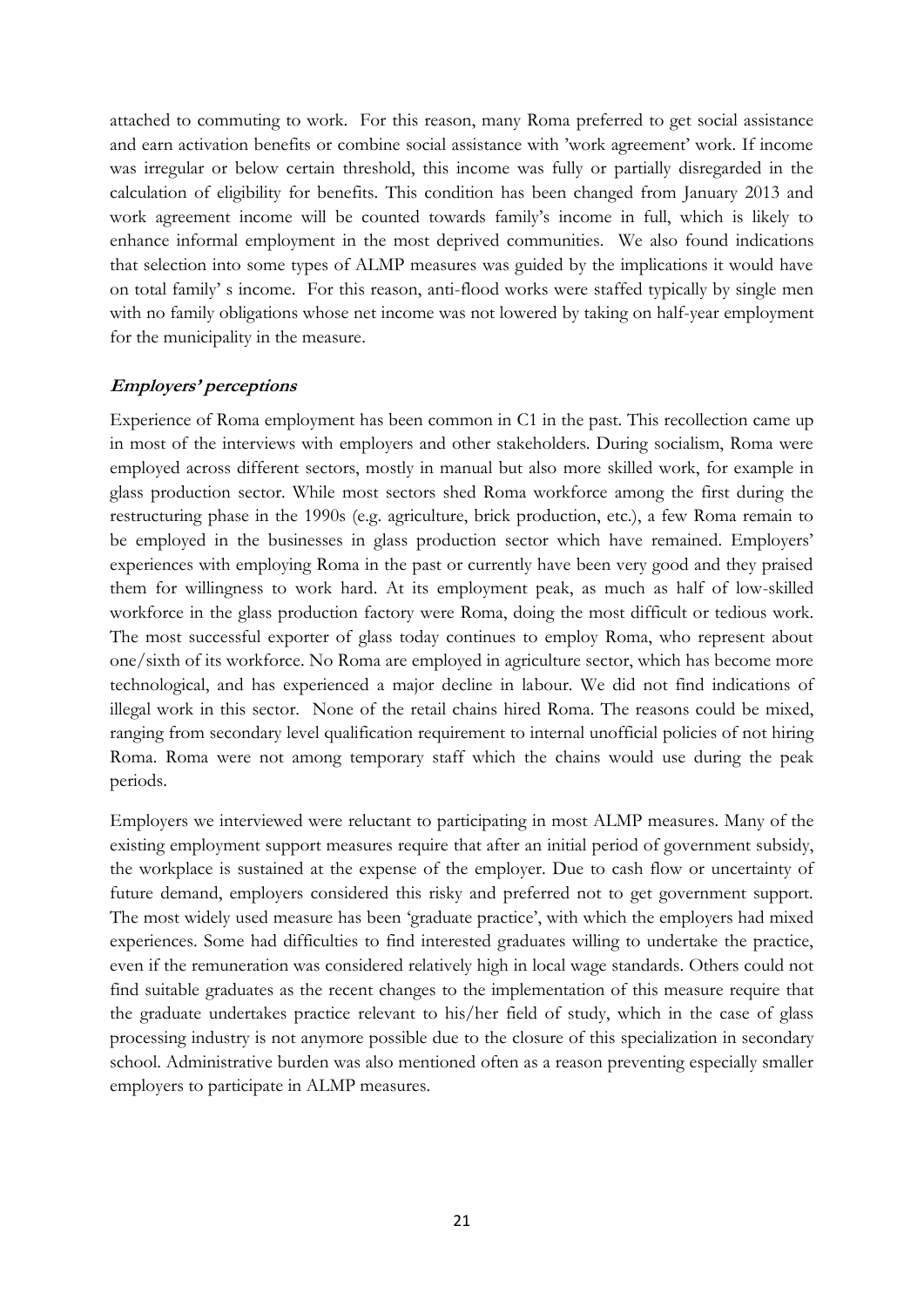### <span id="page-21-0"></span>**The role of NGO sector**

P is characterized by a vibrant NGO sector activity and grass-root Roma activism. The key organization that has become an important interaction forum is the Partnership for Social Inclusions which was established in early 2000s as part of governmental initiative to create microregional partnerships. The Partnership has become an important platform where different types of stakeholders meet on a regular basis (typically twice a year) to share information and expertise. The Partnership played an important role in the process of preparation of Local Strategies by providing personnel who assisted in writing the strategies, and has been assisting municipalities or some local NGOs in other fundraising activities. It has contributed to establishing of good working relations at the local level and has generated a cross-sectoral know-how. While the assistance to creation and sustenance of civic sector has been among the Partnership activities, the involvement of Roma NGOs in the Partnership formal structure has been limited, due to difficulties to pay annual membership fees.

A set of other NGOs exists in the localities we have visited, and some of them are Roma led. In V1, there is currently inactive association of Roma, in C1 and V2 we found more active organizations with different aims and activities. Roma female focused organizations have been organizing activities for Roma children and mothers on a lower scale and with limited resources. They have been influential in providing encouragement and support to Roma women to continue in gaining formal education.

An established NGO in V2 was run by a local Roma leader, musician and political activist. In the past it was successful at gaining funds from different projects, some of them aimed also at (temporary) employment of local Roma. For example, local Roma women were funded to work as assistants in school/kinder garden based on a project earned through the NGO. NGOs however face limitation on getting employees in the framework of some ALMPs (e.g. NGO sector cannot have workers through activation works). On the other hand, we found NGOs which used workforce through 'voluntary works' framework or graduate practice. We also were told about activities organized independently from public support frameworks. For example, Roma NGOs self-organized soft skills and other types of trainings without any public funding.

# <span id="page-21-1"></span>**Discrimination**

Discrimination in the labour market entry is widely spread. Discriminatory decisions are openly expressed by employers, but no Roma that we spoke to have tried to formally deal with the instances of discrimination. When calling up to apply for vacancies, applicants are openly asked about their ethnicity and told that Roma are not accepted. Applicants with Roma sounding surnames are not invited for the interview or told that position is taken when potential employer in a direct contact recognized that the jobseeker is Roma.

We also found indications of in-work discrimination such as lower pay given to Roma workers. Institutional discrimination – though perhaps more latent – appears also widely spread. Roma face it in their interactions with labour offices or mayors. Examples include instances when activation work activities are allocated based on ethnicity, as the next quote reveals: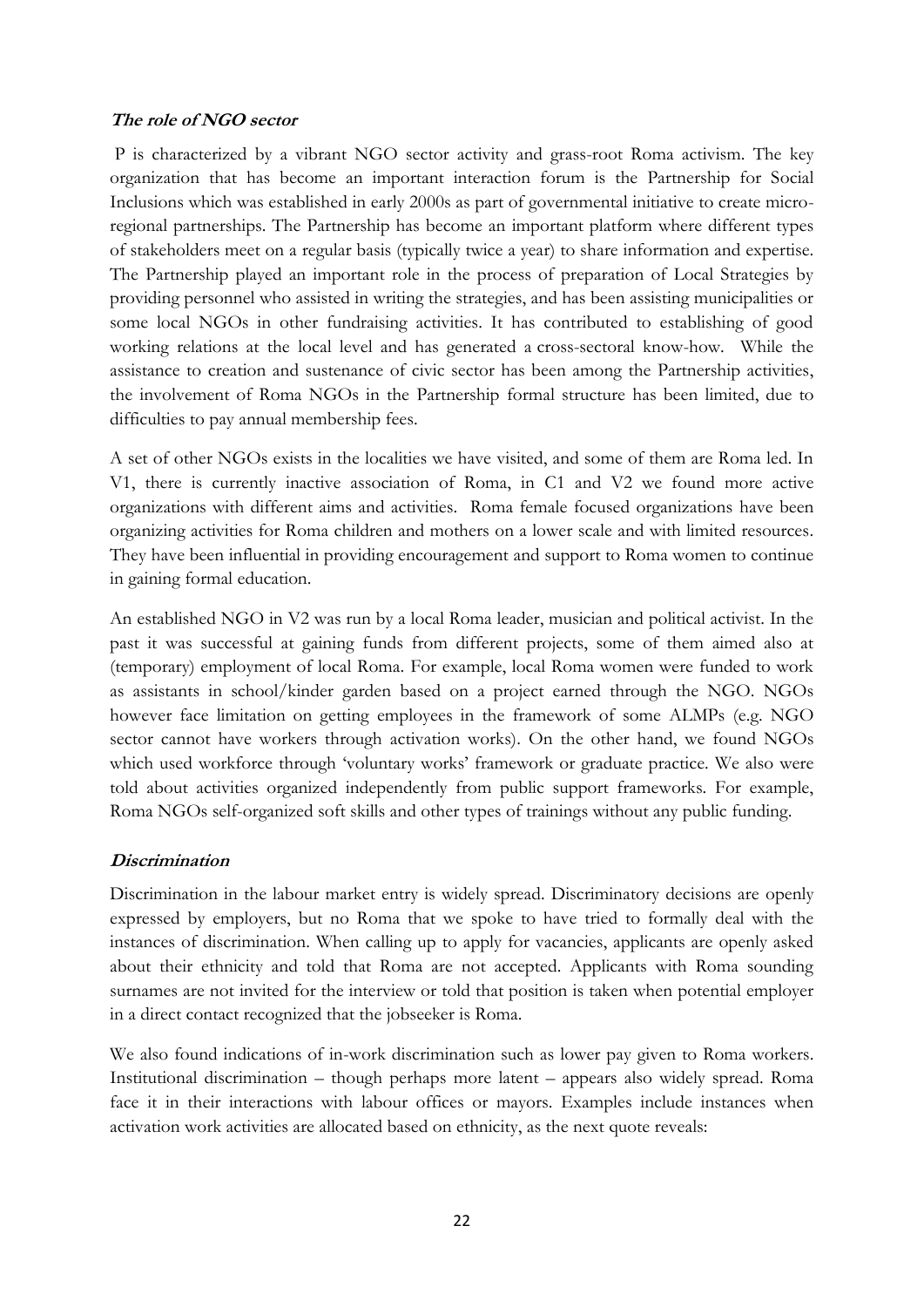"*I am trying – for instance for the laundry – to select a decent person, so that she is not the kind of a dirty gypsy woman, I tell you that openly. I rather take a whiter one. I am satisfied with decent gypsies. Here the Gypsies are not like those in East-Slovakia. The old settlers are good people, but their children and the new-comers are a problem. I was told that earlier the Gypsies had to go on Saturdays and had to sweep the streets for free. Now, nobody wants to do anything*." (Municipal enterprise in V2, director)

Discrimination challenge has been affecting them in their daily interactions. *"The feeling is such an anxiety then, there is a lot of fears, blocks*." (Focus group, V2)

Roma subjectively perceived their status as more equal when working abroad.

"*Abroad they treat you in a different way. There is no discrimination. The agreements are kept*." (Focus group,  $V1$ 

"*I also worked in Czech republic, they didn´t make difference based on the colour of your skin. You wouldn´t receive there an inferior job. If you are interested and clever, they see that you can get trained and work for them.*" (Female focus group, C1)

The work of field social workers has been important in mediating some of the upfront disadvantages. At times they accompany Roma to public institutions to assist them in interactions with public officials, including labour office.

*"These people are often not respected. Therefore we go with them, and then they take them completely differently. Be it the labour office, be it the court."* (Assistant of the field social worker, C1)

None of the NGOs we met or the field social workers were directly involved or intended to deal formally with the instances of discrimination. Labour Office staff generally do not acknowledge existence of discrimination of Roma, and highlighted more the existence of age discrimination. Labour Office is not formally tasked and does not have capacity to deal with discriminatory practices.

# <span id="page-22-0"></span>**Opportunities for education and training**

An important theme which came up during the interviews was the opportunity for further education and training. Labour Office recognized this as a general need of workforce in P, and pointed out limited opportunities to offer re-certification courses to skilled people. For example, in the region there are people who had worked as welders, glass processing workers, etc., whose licenses have expired and they cannot afford to renew them. Labour Office could assist in this process, as there is some potential to place these people abroad where these skills are needed. More emphasis on practical education and training, and also recognition of qualifications/skills based on previous work experience could improve chances of Roma and other long-term unemployed. Vocational secondary school in C1 has actively been involved in providing more practical courses to Roma youth who faced difficulties in finishing compulsory education. The school director however identified obstacles in social assistance conditions which were to be taken away if an adult Roma enrolled in day-time /full-time education.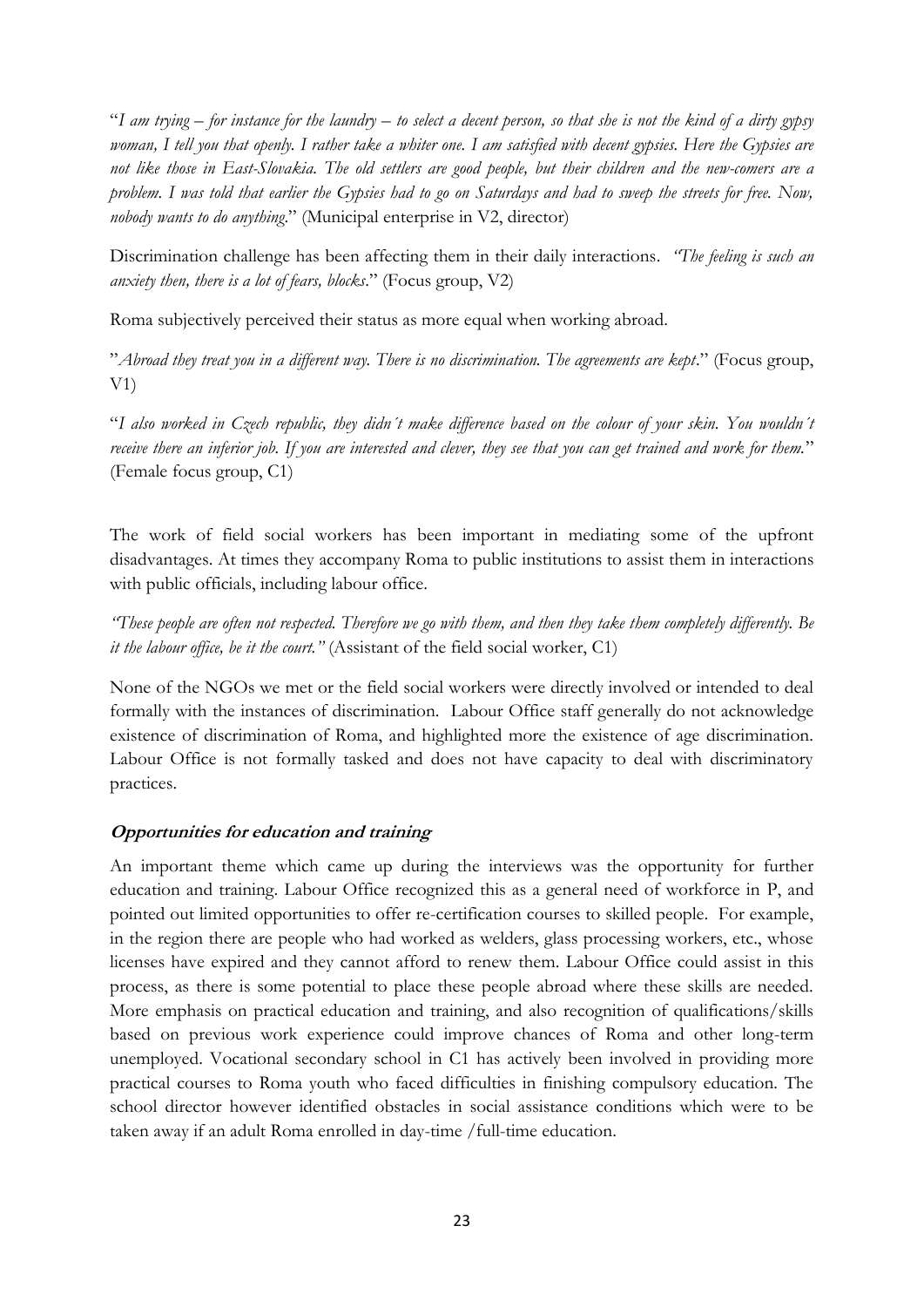We identified demand for education on the part of Roma women especially. Some of them are undergoing formal education courses at the vocational secondary school with the aim to earn school leaving certificates that would qualify them for the openings which might be available to Roma in public sector.

"*I realized that without education I cannot find a job. (…) Sometimes you just aren't in the mood for that, I have 5 children, I am divorced and often I am really not in the mood to get back to the school. As I have worries and sorrows at home. But like this as we have the chance to talk [referring to the Roma women NGO gatherings], we really share all our problems, thus one has really a bigger strength and willingness to start from the beginning*." (Female focus group, C1)

# **V. Summary**

<span id="page-23-0"></span>The existing ALMPs often represent the sole option for Roma residing in these localities and their importance might have risen with the worsened economic situation over the past months. The existing tools were generally seen as useful, but the implementing actors often lacked critical perspective which would evaluate net impact of the measure and possibilities for labour market inclusion into open labour market. We nevertheless discovered examples of local innovations to how labour market policy was implemented, such as linking activation workers to municipal enterprise to carry out more meaningful activities. Another example is the motivational and evaluation element introduced into 'hiring' of activation workers which helps to simulate more closely open labour market context.

Municipalities are large beneficiaries of the existing ALMP framework. Activation works in particular help municipalities to cater to a range of local upkeep needs which they otherwise would need to pay for or which possibly would not be done. However, beyond the existing framework, we did not find a genuine intention or a sufficient capacity to prepare projects that would seek to integrate Roma in a more systematic manner. One of the reasons could be the local opposition from the majority population which might exist against projects that benefit Roma to a greater degree. The opportunities to draw on funds allocated to marginalized Roma communities are typically viewed in a rather opportunistic manner as a tool to gain access to additional resources. Possibly due to prevailing opinions that the current situation of Roma unemployment and poverty cannot be (easily) solved, we found a lack of activity towards a more fundamental change that would benefit Roma, even if material conditions might have existed in some municipalities.

A more strategic vision and targeted thinking is missing completely on the side of labour offices. The most direct assistance to Roma on the ground appears to be provided by field social workers who supplement labour offices in important aspects of job search assistance, legal advice, sending of applications, and advocacy and mediation with various institutions (lobbying for educational courses, sending applicants to entrepreneurship course, searching for teachers´ assistants, writing CVs, etc.). Field social workers who were ethnic Roma enjoyed respect and appreciation among the Roma community which they assist; their niche lied in better understanding of cultural and language specificities of Roma communities. The NGOs we met – Roma and non-Roma - have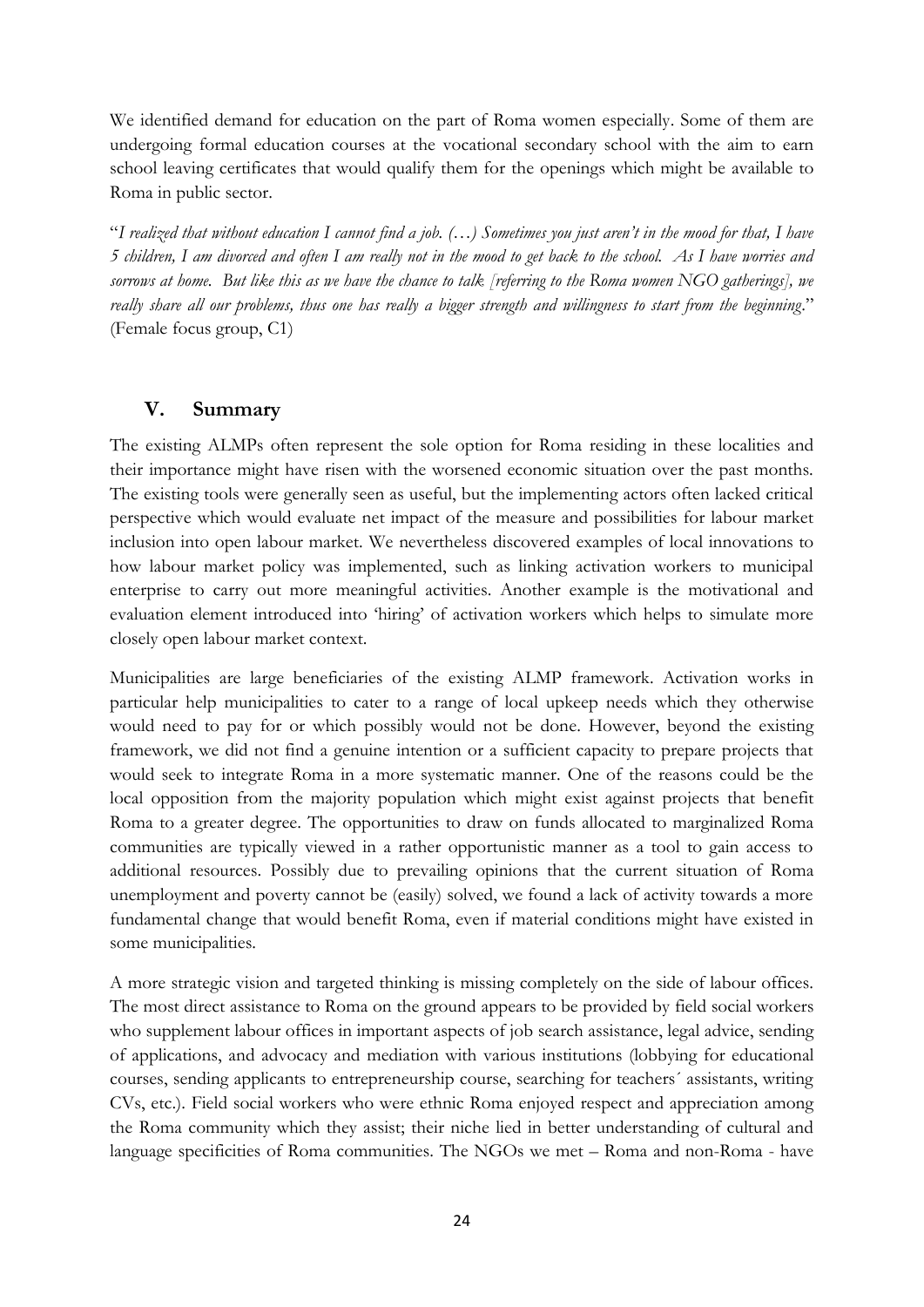been doing important work, but function in a tight budget environment and in a restricted policy framework.

We found evidence that activation works have pushed out low-skilled employment in the public sphere, but precisely for this reason are valued by mayors who save expenses on upkeep of local environment. Activation workers are also used in educational/social care institutions and in some cases to do more value added activities.

Roma seemed generally well informed about the most common measures which are available in the context of employment policies. Roma appreciated what was available to them in the form of ALMP measures and typically evaluated the approach and cooperation with municipalities positively. While activation works are viewed positively by Roma as often the only available source of legal additional income, they prefer forms of engagement closer to or providing actual employment (former public works, anti-flood works). At the same time, we identified disincentives to work especially among breadwinners with more children. The contributions provided to children when commuting to school or other children-related benefits represent important "in-kind" benefits that parents would lose when taking on formal legal employment. Commuting to work further away is a major obstacle for many low-skilled due to transport expenses and poor transport connections. Some Roma therefore refuse jobs to which they would need to commute because net income would be very low. Migration for work abroad, seasonal employment and illegal employment (construction, forestry) are nevertheless important survival strategies for many Roma.

In the pre-crisis period nearly all Roma we interviewed had spells of employment, some of longer duration, others short and interrupted. This might suggest that when general employment context is better, preferences of many Roma shift towards employment as wages are on average higher, but also that employers might be more willing to employ Roma under the situation of more tight local labour markets. The older generation of Roma has a tradition of employment in local glass production and decoration factory as well as in agriculture; some employers continue to employ both skilled (glass production) and unskilled Roma (forestry work). In public sector, employment opportunities for Roma exist in the positions of field social workers and teacher's assistants; due to formal education criteria but also crony practices, these are not always filled by Roma. While education requirements are a barrier for Roma who are typically less educated, we also found that it has generated incentives for Roma women to gain education in view of getting these employment positions once they qualify.

From the available ALMP measures employers used on a larger scale only graduate practice. High administrative burden and risks attached to the commitment to keep workplace after the period of support made employers not to participate more extensively in the schemes.

Local Strategies which were based on a complex approach have not been successful due to implementation hurdles. A more direct positive impact was therefore delivered by mainstream employment policy framework. Local Strategies nevertheless entailed the most explicit elements of ecological sustainability by including projects aimed at municipal waste collection and recycling.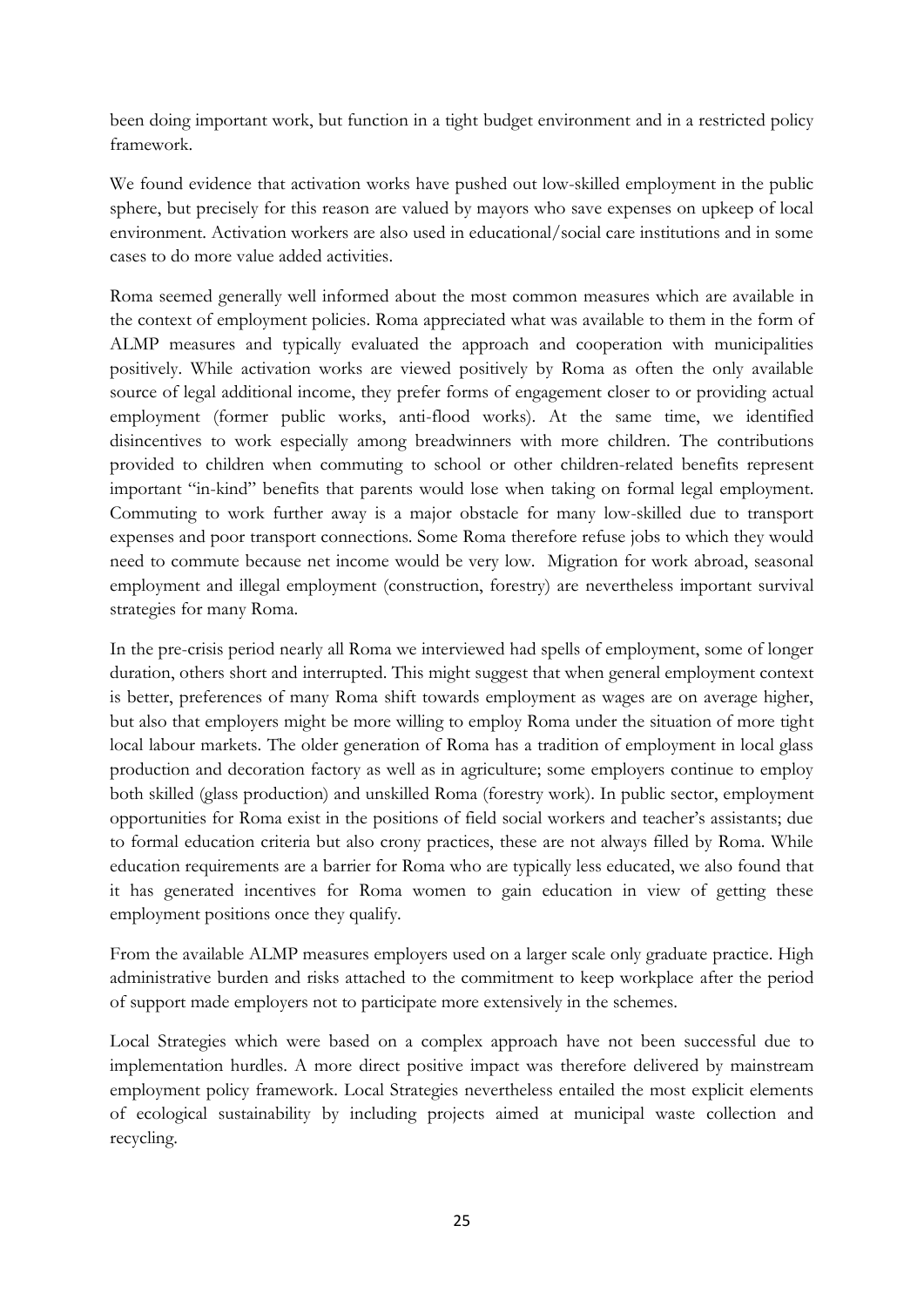Discrimination in the labour market entry and also on-the-job is widely spread. Public institutions also sometimes make decisions reflecting ethnic sorting. While facing discrimination frequently and implicitly even in the interactions with public bodies, Roma never initiate formal complaints.

The field work generated a series of recommendations, some of which were directly offered by our interviewees. We list them in no particular order below.

# <span id="page-25-0"></span>**Recommendations**

- Public works have been highlighted as a preferred model to activation works; they resulted in formal employment contract and entailed more meaningful jobs and higher pay; one of the suggestions included a system which would combine activation works and public works whereby public works would represent a "graduated" options;
- Anti-flood measures are viewed positively by all stakeholders as a more meaningful alternative to activation works. The participants several times mentioned and praised the possibility to receive meal vouchers;
- The current design of Local Strategies of Comprehensive Approach does not enable cross-municipal cooperation and the system in essence makes localities compete against each other; this precludes more systemic and comprehensive micro-regional approach that would enable strategic planning going beyond the village ("synergy rather than competition");
- The partnership approach is very useful as a networking and information-sharing platform; Roma NGOs are poorly integrated in the Partnership for Social Inclusion, also due to difficulties to cover annual fees; allowing participation in the Partnership free of charge to institutions with their budget below a certain threshold would enable and support involvement of Roma NGOs;
- It is important to motivate and enable second-chance education as an alternative to subsidized employment without losing access to benefits/income (the current system does not allow day-time/full-time study and enrolment in education leads to a loss of benefits);
- Better education outcomes of Roma/socially deprived families could be supported by granting child-related benefits also for children in secondary education; child-related benefits are only available for primary school children and in villages where children need to commute this disincentivizes families to send children to secondary schools because they cannot afford it;
- Co-locating the offices of field social workers with other municipal offices is a good practice which gives visibility and credit to their work;
- Labour offices currently fail to provide any assistance to marginalized communities and serve mainly as administrators rather than mediators, job brokers, advisers, or consultants; a presence of Roma in labour offices could facilitate provision of more targeted services taking into account specificities of Roma communities;
- Long-term unemployed need more direct support in their transition to employment, a position of social tutor or social supervisor could be established, possibly located in labour offices and tasked with helping employees to overcome short-term difficulties which might otherwise lead to absenteeism (administrative duties, family issues, etc.);